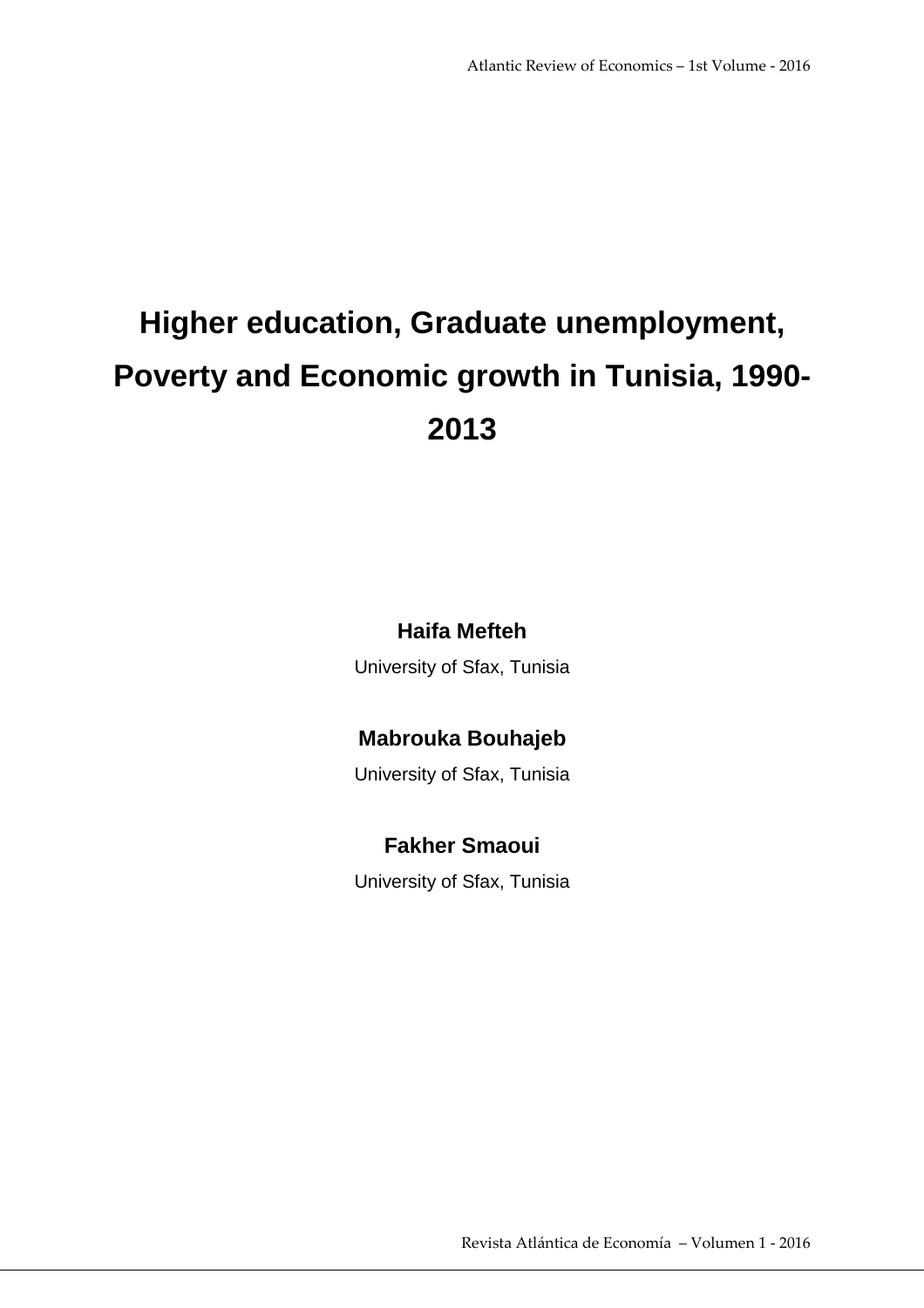#### **Abstract**

This paper examines the relationship between economic growth, higher education, unemployment and poverty using properties of time series variables while applying the Ordinary Least Squares (OLS) method. Our study thus contributes to the existing literature by giving the first integrated approach to examine the four way linkages in the Tunisian background over the period 1990-2013. This paper holds that higher education can impact unemployment and graduate unemployment causes poverty which would affect economic growth. Our empirical results show that there is bi-directional causal relationship between per capita gross domestic product (GDP) and poverty rate (POV) and also between Number of graduate students (GRA) and School enrollment tertiary education (ENR) besides unidirectional causal relationship which running from Number of graduate students to Unemployment with tertiary education (UNP), from Higher education expenditure (EXP) to poverty rate and from Unemployment with tertiary education to poverty rate. Our empirical results also verified the existence of positive effect of ENR, GRA and POV on economic growth, while, UNP and EXP have negative determining influence on economic growth with only GRA statistically significant. These empirical insights are of particular interest for the policy makers as they help build sound economic policies to sustain economic development and improve the higher educational quality.

#### **Resumen**

Este artículo examina la relación entre el crecimiento económico , la educación superior , el desempleo y la pobreza utilizando las propiedades de las variables de series de tiempo mientras se aplica el método de Mínimos Cuadrados Ordinarios. Nuestro estudio contribuye así a la literatura existente , dando el primer enfoque integrado para examinar los vínculos cuatro vías en el fondo de Túnez durante el período 1990-2013. En este trabajo se sostiene que la educación superior puede afectar el desempleo y el desempleo de los graduados causa la pobreza lo que afectaría el crecimiento económico. Nuestros resultados empíricos muestran que existe una relación causal bidireccional entre el producto per cápita interno bruto ( PIB ) y la tasa de pobreza ( POV ) y también entre el número de estudiantes graduados ( GRA ) y la educación terciaria matrícula escolar ( ENR ) , además de una relación causal unidireccional la cual que va desde Número de estudiantes graduados de desempleo con educación terciaria ( UNP ), de los gastos de educación superior ( CAD ) a la tasa de pobreza y de desempleo con educación superior a la tasa de pobreza. Nuestros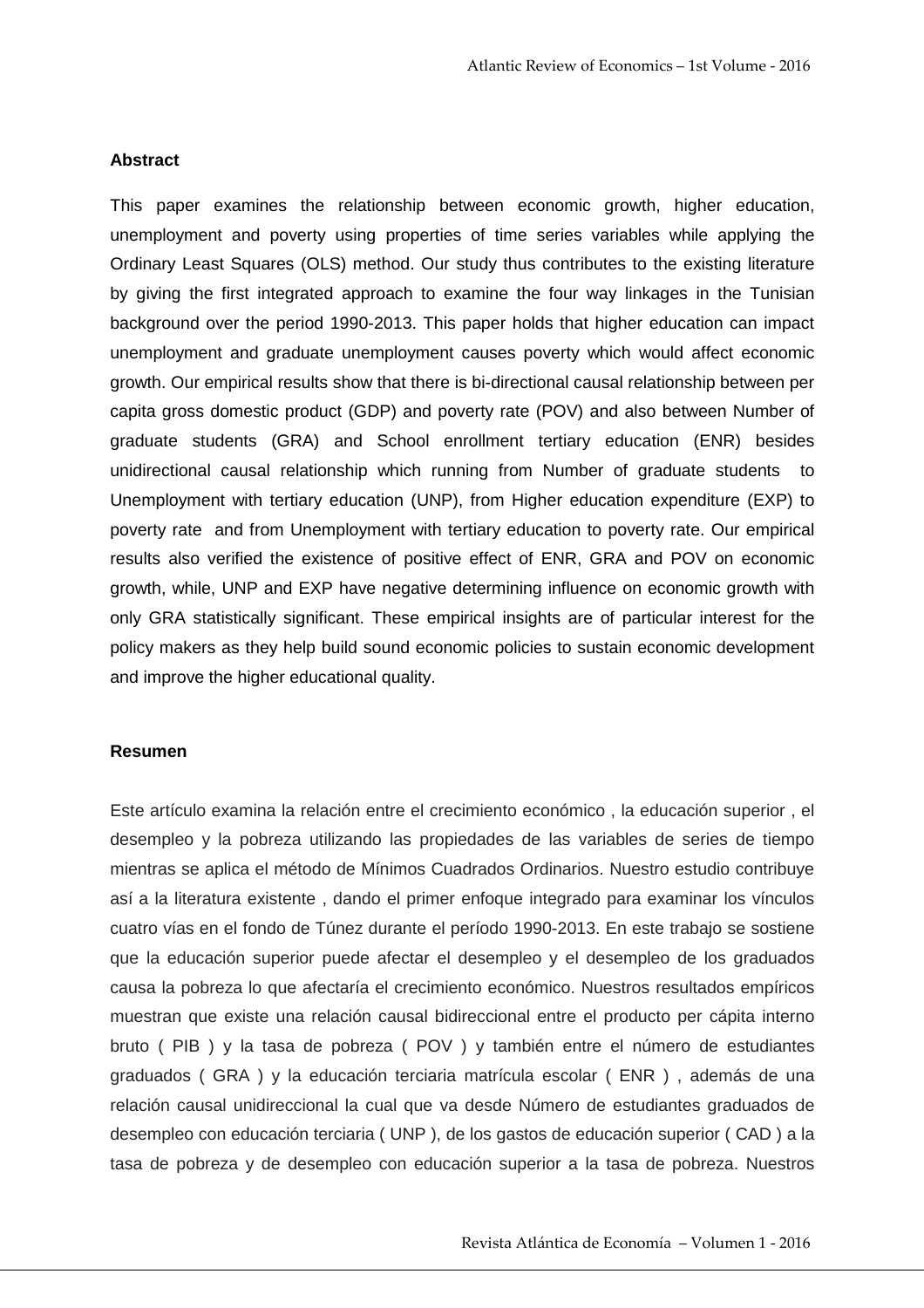resultados empíricos también verificado la existencia del efecto positivo de ENR , GRA y punto de vista sobre el crecimiento económico , mientras que , UNP y EXP tienen influencia determinante negativo sobre el crecimiento económico con la única GRA estadísticamente significativa. Estos conocimientos empíricos son de particular interés para los responsables de las políticas , ya que ayudan a construir políticas económicas sólidas para sostener el desarrollo económico y mejorar la calidad de la educación superior .

Keywords: Higher education, Graduate unemployment, Poverty, Economic Growth, Granger causality, Ordinary Least Squares, Tunisia.

Jel Codes: I23-E24-I30-O49-C32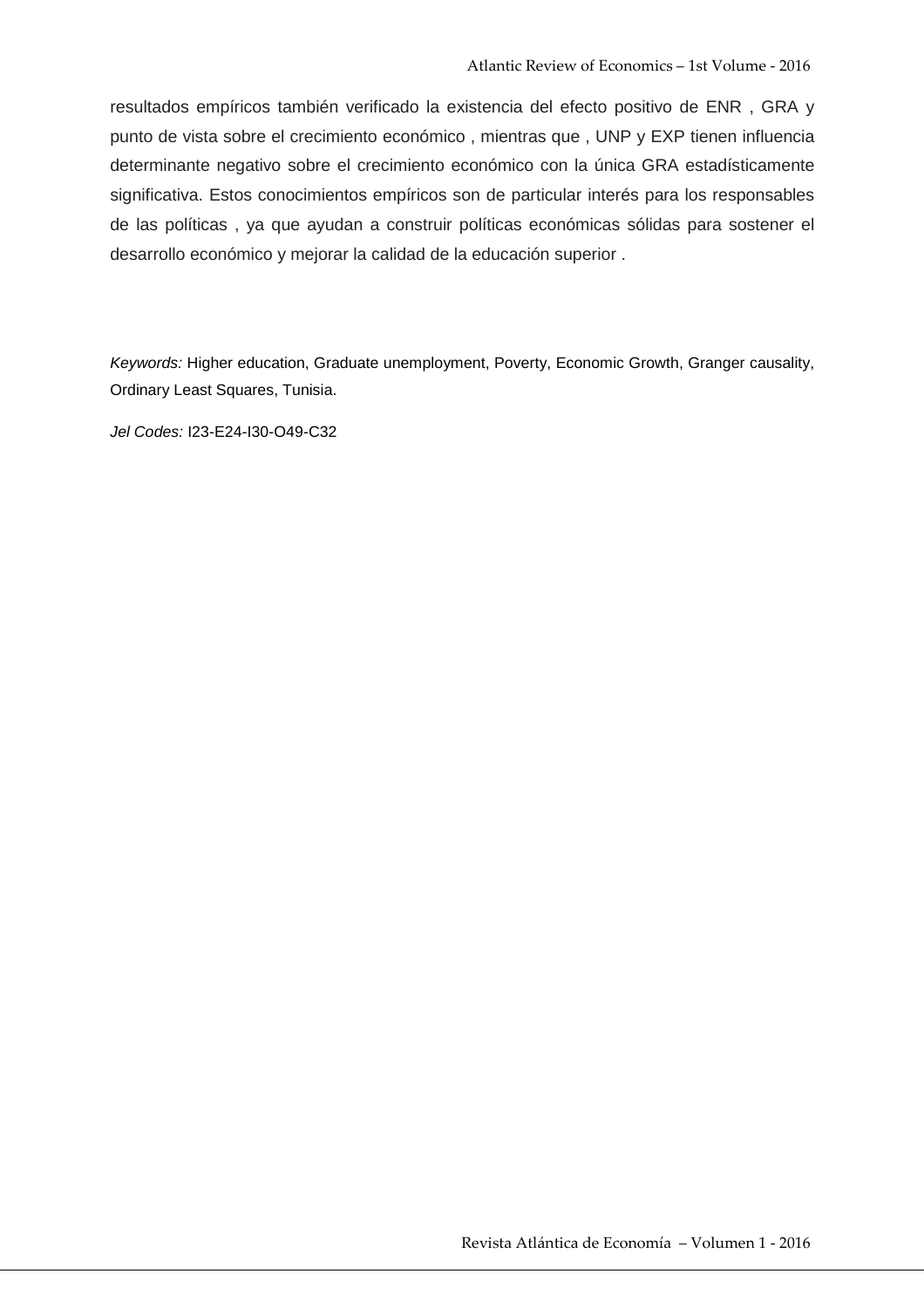# **1. Introduction**

 The relationship between higher education and economic growth has been the subject of considerable academic research over the past few decades.

 Actually, education is a crucial factor for economic growth, in general, particularly for social development of a country (Barro and Lee, 2013). At the economic level, higher education is of great importance since it has been a response to growing demand for employment. That is to say, higher education improves the skills which offer people essential job opportunities and then higher incomes. For this reason, higher education quality raises the employment rate by a competitive workforce for better productivity.

 In fact, a country that hopes to stimulate its growth by increasing employment opportunities must necessarily invest in the field of higher education to boost its human capital stock intended for acquiring skills and training.

 Recently, some studies have incorporated employment in the production function in order to investigate the relationship between economic growth, higher education and employment (e.g Zaneta and al. (2015); Lee and Chung (2015)).

 In addition to higher education and employment, some of the recent studies, such as that of Akwara and al. (2013); Ukwueze and Nwosu (2014), have included poverty in the production function.

 Jenkins (2011) showed that over half of entries into poverty is associated with a fall in the employment earning, due to the jobless.

The objective of this study is to use production function approach where GDP depends on investment in higher education to create employment and reduce the rate of poverty.

 Various studies have focused on different countries, time periods, modeling techniques and different proxy variables which have been used to examine the relation between higher educationeconomic growth (Brynjolffson and MCfee, 2014; Zaneta and al. 2015); higher education-employment (Lee and Chung, 2015) and unemployment-poverty (Aiyedogbon and Ohwofasa, 2012).

 Our study thus investigates the relationship between economic growth, higher education, unemployment and poverty in the Tunisian background over the period 1990-2013.

 This country was chosen as the focus of this study because empirical analysis is relatively scarce. In addition, the characteristics of the country are very suitable for the case of the present study.

 For example, in Tunisia, unemployment has stabilized at a high level. In 2010, the graduate unemployment rate reached 22.9%. In absolute terms, the number of unemployed people has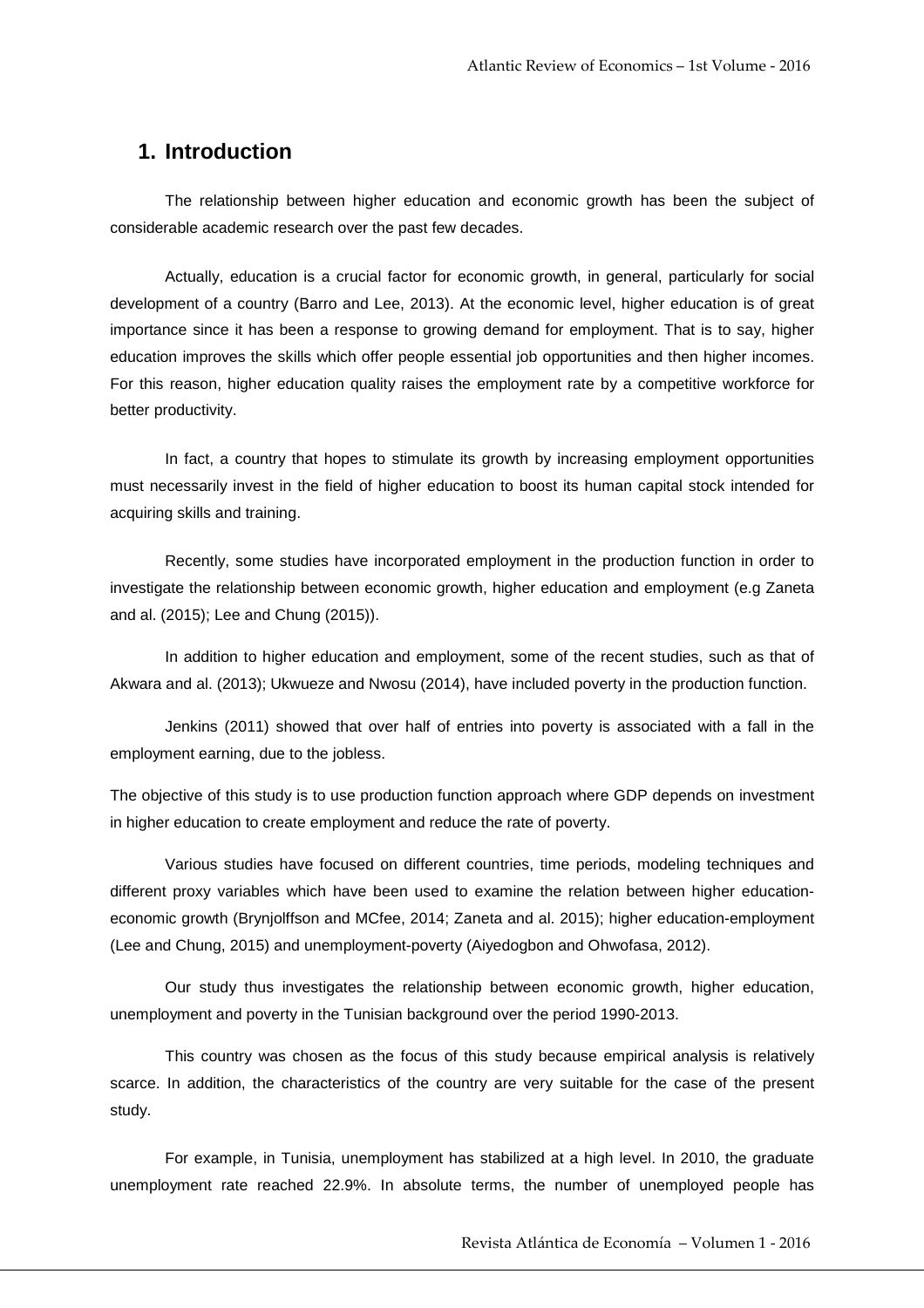increased dramatically. This problem is quite tricky because it does not arise today in the same way as it used to do. Actually, it has been increasingly affecting almost every young educated person regardless of his gender. Actually, in 2009, the number of unemployed graduates amounted to 139000, thus recording a rate of 21% whereas that of the workforce having a primary or a secondary education level was between 10.5% and 14%, respectively (NIS, 2010).

 In 2011, the youth unemployment rate (15-29 years) reached 38%, while that of university graduates recorded 30.5% compared to 18.9% of that of the national average. Furthermore, unemployment in Tunisia leads to unexpected results, such as poverty. In 2010, the poverty rate has reached 15.5% in Tunisia.

 The algorithm of the article is as follows: Section 2 briefly reviews the related literature, followed by Section 3 which outlines the econometric modeling approach and describes the data used as well as the empirical findings, then the final section, Section 4, holds the concluding annotations and offers some policy implications.

## **2. Literature review**

 The economic literature has rarely tackled the relationship between higher education, unemployment, poverty and economic growth. In general, each concept was examined in isolation from economic growth.

 Some studies, such as that of Brynjolffson and MCfee (2014); Zaneta and al. (2015) focus on the relation between higher education-economic growth, and others like that of Lee and Chung (2015), are interested in the link between higher education and employment. Finally the relationship between unemployment and poverty is emphasized by Aiyedogbon and Ohwofasa (2012).

 These works have neglected the potential interaction between the series. Thus, this paper reviews the literature under three subsections.

#### 2.1 Higher education and economic growth

 Economic theory has long been interested in focusing on the relationship between human capital and economic growth (Shultz (1961), Becker (1964), Mincer (1974) and Adam Smith (1997). These authors argued that education is the most productive investment for a development strategy. This relationship is rooted in the theory of the human capital.

 This theory, which was developed with the work of Becker (1964) has emphasized that the knowledge gained by individuals plays a crucial role in the society.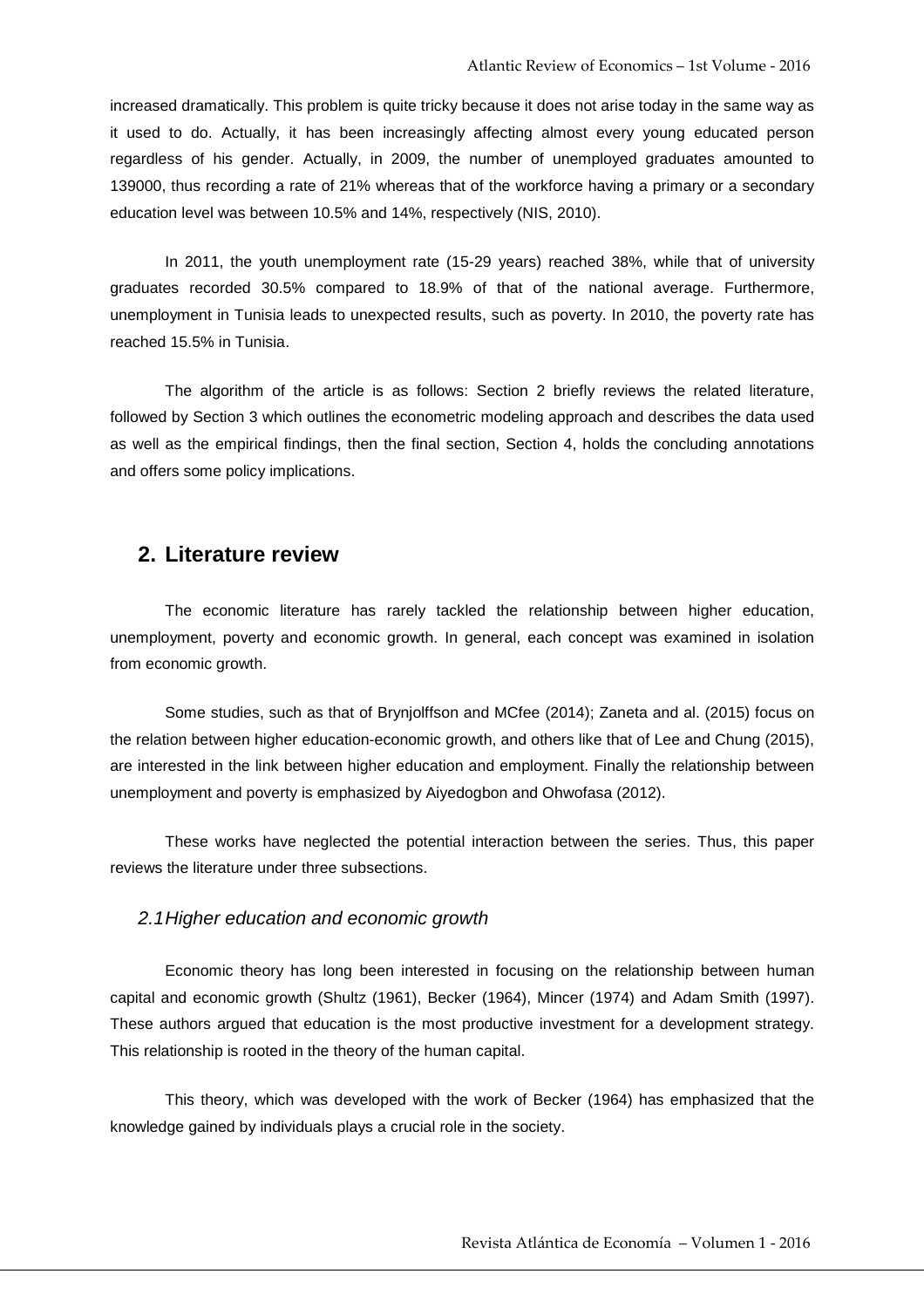According to this theory, Mankiw (1995) argue that education can have an impact on economic growth. It actually increases the human capital inherent to the labour force and labour productivity by engendering transitional growth.

 The empirical studies which emerged in the 1990s, such as those of (Barro, 1991), Mankiw et al. (1992)), showed that education has a positive and significant impact on economic growth.

 Following this seminal study, a number of researchers, such as that of Aghion and Cohen (2004) who concluded that educational level affects the long-term growth through its impact on the adaptation speed to the technological change.

 A recent study, which examine the relationship between education and economic growth, was carried out by Barrell et al. (2010) who found a strong correlation between the number of institutes and productivity performance.

 Using a heterogeneous sample of 146 countries during the 1950-2010 period, and an improved dataset aggregated by sex and age, Barro and Lee (2013) found that education has a significant positive effect on economic growth.

 More recently, Brynjolffson and McAfee (2014) have shown that education changes the nature of demanded job skills and therefore the labour market growth trajectory.

 Zaneta et al. (2015) anticipated the importance of investment in higher education because it offers a quality training in preparing a better educated and trained worker (competent) who produces and earns more.

 Generally, human capital theories agree upon the existence of a correlation between higher education and economic growth. However, correlation does not mean causality.

 It seems that the relationship between higher education and economic growth can be explained by the employment level. From this relationship, employment is thought to improve with the education level.

#### 2.2 Higher education and unemployment

 Education increases simultaneously with the increase of employment and careers. In this context, several countries have put employment based on the youth and adult learning at the heart of their approaches regarding professional skills, UNESCO (2012).

The relationship between higher education and employment has been investigated in recent years by various researchers, such Gyimah-Brempong and al. (2006) and Bloom and al. (2014) for Africa, Cogan and Kennedy (2004); Asian Development Bank (2012) for Asia and Pacific; Delgado and Boncheva (2012); Rangel and Ivanova (2014) for Mexico; Lee and Chung (2015) for Korea.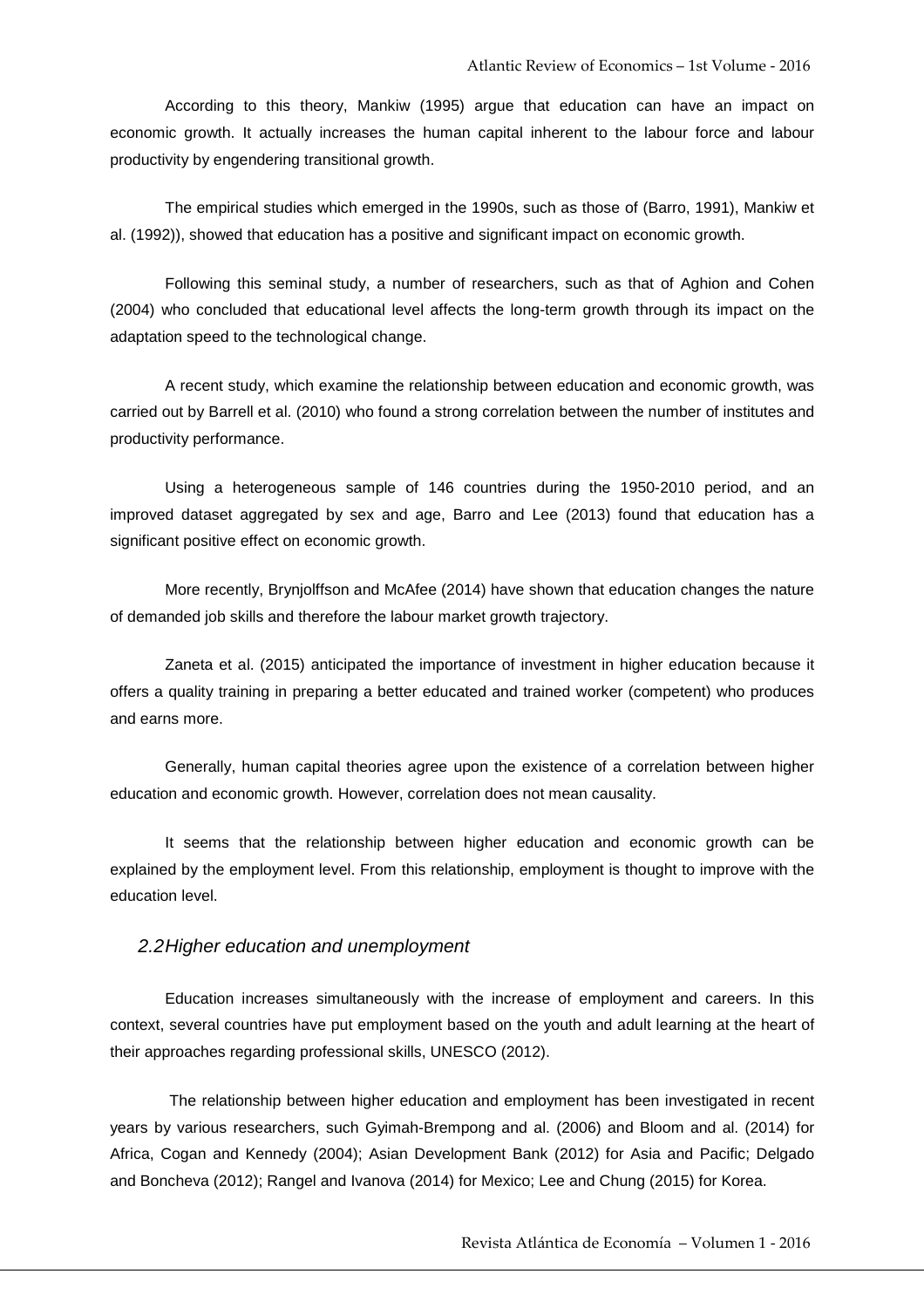Actually, a good education is synonymous with good training and therefore a good income and a distinguished position in the society. In this context, Mincer (1958) showed that wage differences between employees are mainly explained by the difference of the education level between them.

 In this context, Boccanfuso et al. (2015) investigated the impact of the higher education quality on the labour market for the Senegalese case. They concluded that highly skilled young workers had an employment growth.

 Recently, Lee and Chung (2015) have focused on higher education to explain how it is linked with the employment rate. Their study showed that South Korea focused on the employment rate of the higher-education graduates in institutions as the indicator that reflects the education quality. They provided evidence that variables, "education spending" and "number of students per full time faculty member", interactively affect the employment rate.

 Author researchers, such as Rangel and Ivanova (2014), investigated the relationship between higher education policies and employment in Mexico. Their results indicate that Mexico's higher education policies must provide a strategic vision based on the development of a coordinated industrial policy. It is imperative to improve the balance between supply and demand for professionals, whose studies are based on policies designed to improve Mexico's productive structure and its integration into the international economy.

 Lavrinovicha et al. (2015) studied the impact of education on the unemployment rate in the case of Latvia during the 2002-2013 period. Their results showed, on the one hand, a decreasing relationship between individual training effort and unemployment and, on the other hand, a positive and significant relationship between the level of education and the future income of individuals. In other words, the higher the level of education, the better the employment status of individuals on the labour market is.

 In addition, Herman (2012) sought to demonstrate the role of education, particularly higher education, in the Romanian labour market between 2000 and 2010. His results confirm that a bettereducated population, with an adequate qualification to the needs of the labour market, is characterized by a higher employment rate and therefore a lower unemployment rate.

 Education is becoming more and more a prerequisite for professional success. Therefore, its link with employment opened the discussion on a closer matching between education and the demands of the economy.

 Several authors, such as Wu C. (2011) for the case of Taiwan, have examined the relationship between higher education expansion and the graduate unemployment rate. He concluded that during economic downturns, unemployment rate rises; therefore, students would rather choose long-term courses before getting graduated so as to improve their competitiveness on the labour market.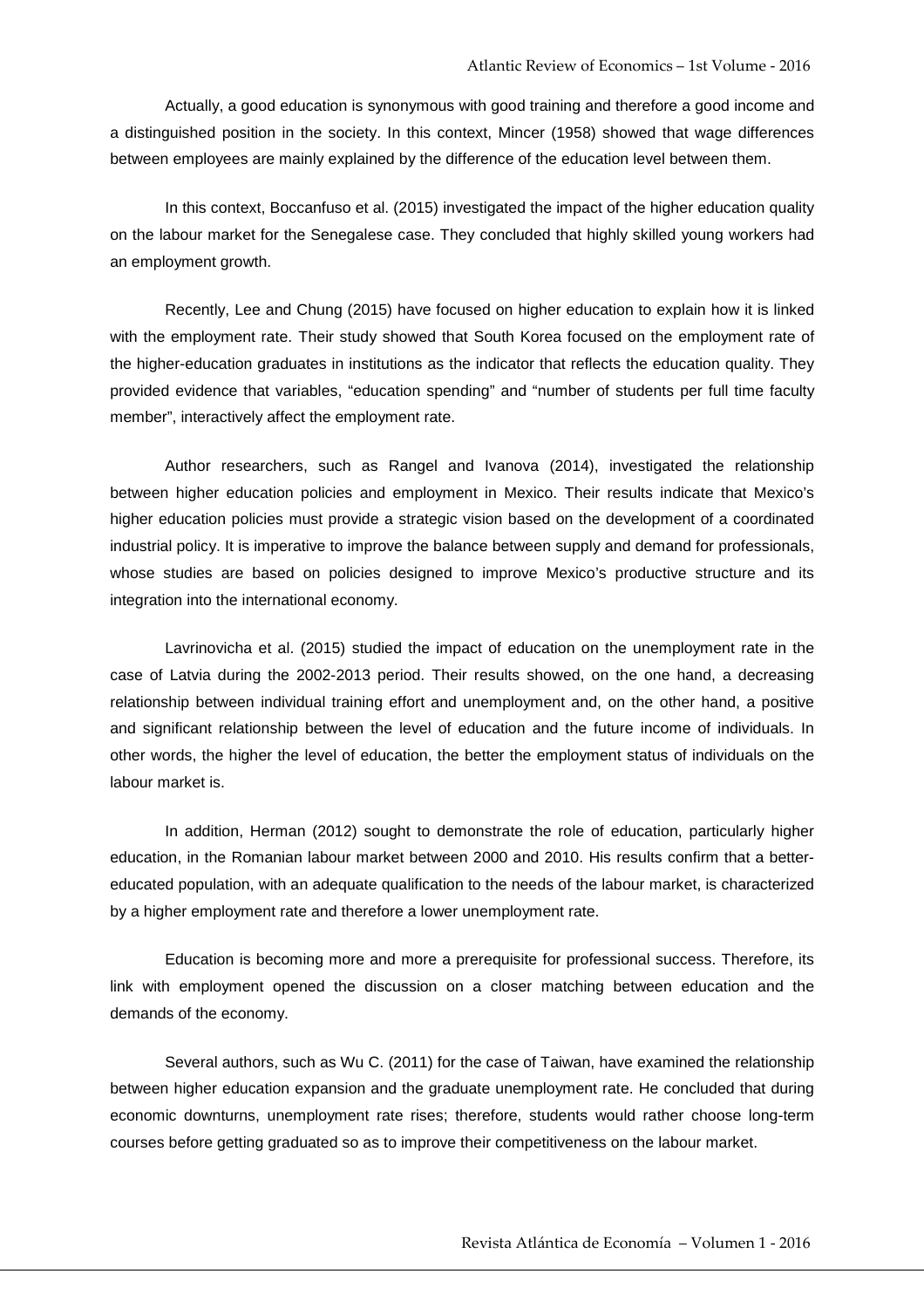In the case of China, LI S. and al. (2014) showed that China's expansion policy has strongly increased the unemployment rate of young graduates. They suggested that reducing the unemployment rate at the national level may be ensured by promoting regional mobility of graduates and raising the quality of higher education suitable for the labor market.

 Nemcek and al. (2015) confirmed the results of Wu C. (2011) after studying the situation of the young people awarded a diploma in the labour market and the length of their unemployment for Slovakia. They found that graduate young people are the most affected by unemployment besides; they face the problem of getting jobs that match their skills. For this reason, they prefer extending their studies to invest in their future employability.

 In the Tunisian context, Siala and Ben Ammar (2013) focused on the situation of young unemployed people. The main estimated results show that individual's age, gender, marital status, level of education, sector of economic activity, type of employment and region of residence are significantly related to the unemployment. Particularly, the results indicate that, for young workers, unemployment incidence increases with the level of education. Education has a greater impact on the unemployment of females than on that of males. For Coastal area and public employment are associated with lower probability of transition into unemployment.

 Following this line of research, Tunisia's 2015 NIS statistics showed that particularly women are the most vulnerable to unemployment since their unemployment rate, in 2015, was close to 21.6% against 12.5% for males (Table 1).

| Year                | 2006 | 2007 | 2008 | 2009 | 2010 | 2011 | 2012 | 2013 | 2014 | 2015 |
|---------------------|------|------|------|------|------|------|------|------|------|------|
| <b>Male</b>         | 11.5 | 11.3 | 11.2 | 11.3 | 10.9 | 15.2 | 14.3 | 13.2 | 12.6 | 12.5 |
| <b>Female</b>       | 15.1 | 15.3 | 15.9 | 18.8 | 18.9 | 27.8 | 25.3 | 22.6 | 21.2 | 21.6 |
| (Unemployment rate) |      |      |      |      |      |      |      |      |      |      |
| Total               | 12.5 | 12.4 | 12.4 | 13.3 | 13   | 18.6 | 16.9 | 15.8 | 15.2 | 15   |

**Table 1: Unemployment rate by gender from 2006 to 2015 (in%)<sup>1</sup>**

 From this table, it can be concluded that the unemployment rate in Tunisia has not ceased rising for several years. Actually, between 2010 and 2015 it climbed from 13% to 15%. Nevertheless, these figures remain below the 18.6 recorded in 2011. Among the many factors have contributed to the surge of unemployment; we can cite the political instability which caused the freezing of many industrial projects that were expected to be carried out by foreign investors.

 As it has been dealt with all along this paper, unemployment is a major issue when we speak about economic growth. On the macroeconomic level, it still has a serious impact; besides, it is often linked with education as the same level as with the public policies. Actually, the major impact of unemployment is poverty which reflects weak economic productivity.

1 **Source : NIS, 2015**

l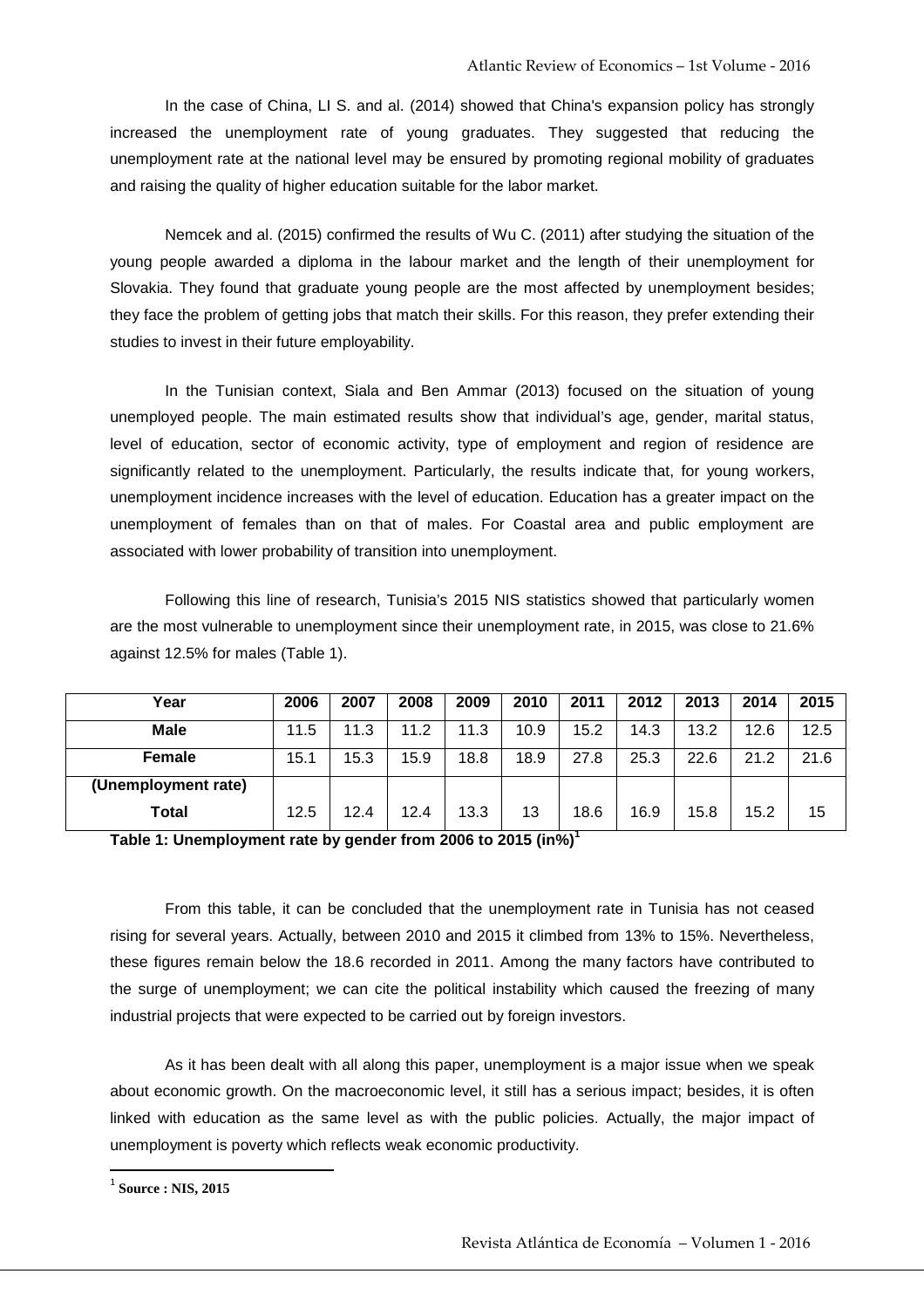#### 2.3 Unemployment and poverty

 Actually, the unemployment problem which is neither new nor certainly specific to the developing countries has no easy solution.

 Recent studies which have examined the relationship between unemployement and poverty are those of : Aiyedogbon and Ohwofasa (2012) who examined the causal links between unemployment and poverty in Nigeria during the period of 1987-2011 using the Ordinary Least Squares (OLS) method. The results of their study revealed that unemployment agricultural and services contributions to real GDP as well as population have positive determining influence on poverty level in Nigeria with only agricultural sector statistically insignificant.

 On the other hand, Akwara et al. (2013) argued that poverty and unemployment are a social threat to security in Nigeria. Actually, unemployment creates poverty which itself leads to insecurity. As a consequence, we can say that both unemployment and poverty have negative effects on the national security.

 Very recently, Akinmulegun (2014) has focused on the sudden rise of unemployment and its impact on the level of poverty in Nigeria. He backed the results reached by Aiyedogbon and Ohwofasa (2012) believing that unemployment is a major handicap for the macroeconomic policies in creating jobs, therefore, the private sector is called to contribute the job creation.

## **3. Data and model specification**

 The sample used contains annual data covering the period 1990–2013 for Tunisia which is considered in this series analysis. The data collected from the World Development Indicators (http://data.worldbank.org/indicator) and National Institute of Statistics-Tunisia (http://www.ins.nat.tn/indexen.php).

In the context of our study, we consider the following transformed Cobb-Douglas log-linear production function:

$$
LGDP_{\epsilon} = \beta_0 + \beta_1 \sum_{i=1}^{3} LEDU_{\epsilon} + \beta_2 LUNP_{\epsilon} + \beta_2 LPOV_{\epsilon} + \varepsilon_{\epsilon}
$$

$$
\sum_{i=1}^{3} LEDU_{\epsilon} = LENR_{\epsilon} + LEXP_{\epsilon} + LGRA_{\epsilon}
$$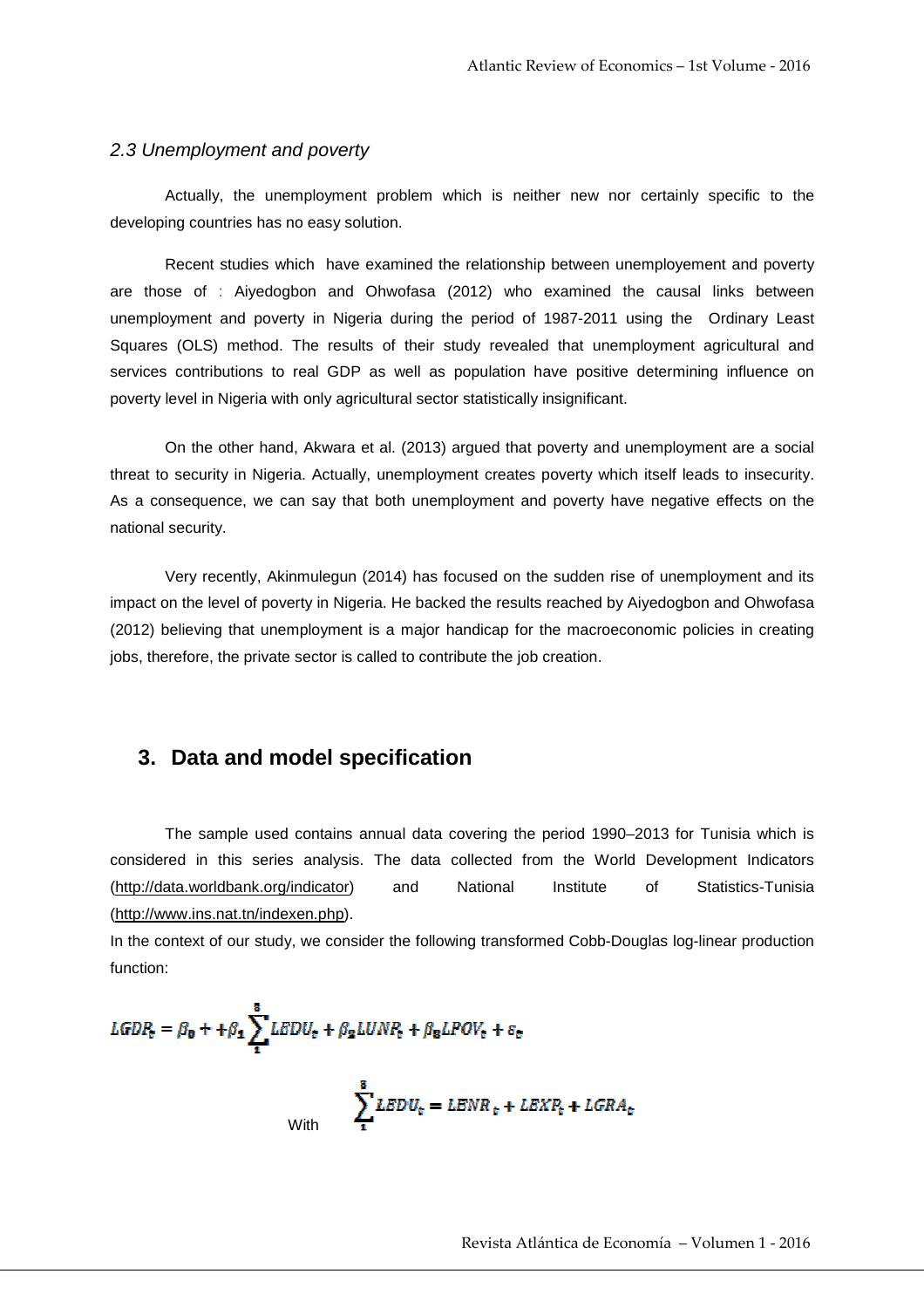Thus, we define t=1, …., T denotes the time period (our time frame is 1990-2013), LGDP is the gross domestic product, LENR is the school enrollment tertiary education, LEXP is the higher education expenditure, LGRA is the number of graduate students, LUNP is unemployment with tertiary education, LPOV is the poverty rate, and  $\mathcal{E}_t$  is the white noise disturbance term.

 To test the nature of the association between the variables while avoiding any spurious correlation, the empirical investigation in this paper consists of three steps: We begin by testing for the stationarity of the variables. Prompted by the existence of unit roots in the time series, we test for the long run cointegrating relation between the variables, at the second step of estimation using the cointegration technique developed by Johansen (1988).

Granted the long run relationship, we explore the causal link between the variables by testing for Granger causality at the final step.

 In addition, the Augmented Dickey-Fuller method, "ADF" technique is adopted to test the unit root property of the used time series data. This method was adopted because most time series data exhibit a random walk and are often not stationary.

#### 3.1 Unit root tests

To avoid a spurious regression, the Augmented Dickey-Fuller test is conducted, thus:

$$
Y_{t} \sum_{t=1}^{p} \Box \phi \Box Y_{t-1} + U_{t}
$$
  
\n
$$
\Delta Y_{t} = \sum_{t=1}^{p-1} \phi^{*} \cdot \Delta Y_{t-1} + \phi^{*}, \qquad Y_{t-1} + U_{t}, U_{t} \sim tid(0, u^{2})
$$
  
\n
$$
\phi^{*} = (\phi_{t} + \phi_{2} + \phi_{2} + \dots + \phi_{n}) - 1
$$

If  $\mathbf{\emptyset}^* = 0$ , against the alternative  $\mathbf{\emptyset}^* < 0$ , then  $Y_t$  contains a unit root. The model can be extended to allow for the possibility that the series contains deterministic components (constant and trend).

|     |         | <b>LGDP</b> | <b>LENR</b> | LGRA        | <b>LEXP</b> | <b>LUNP</b> | LPOV        |
|-----|---------|-------------|-------------|-------------|-------------|-------------|-------------|
| (1) |         | $-2.757059$ | $-0.907762$ | $-2.941160$ | $-2.676187$ | $-0.570759$ | $-2.380498$ |
|     | $***$   | $(-4.4415)$ | $(-4.4415)$ | $(-4.4415)$ | $(-4.4415)$ | (-4.4415)   | $(-4.4415)$ |
|     | $***$   | $(-3.6330)$ | $(-3.6330)$ | $(-3.6330)$ | $(-3.6330)$ | $(-3.6330)$ | $(-3.6330)$ |
|     | $\star$ | $(-3.2535)$ | $(-3.2535)$ | $(-3.2535)$ | $(-3.2535)$ | $(-3.2535)$ | $(-3.2535)$ |
| (2) |         | $-2.525571$ | $-1.311393$ | $-2.151513$ | 1.276009    | 1.843284    | -0.873440   |
|     | $***$   | $(-3.7667)$ | $(-3.7667)$ | $(-3.7667)$ | $(-3.7667)$ | $(-3.7667)$ | $(-3.7667)$ |

| Table 2: ADF test in level |  |  |  |  |  |
|----------------------------|--|--|--|--|--|
|----------------------------|--|--|--|--|--|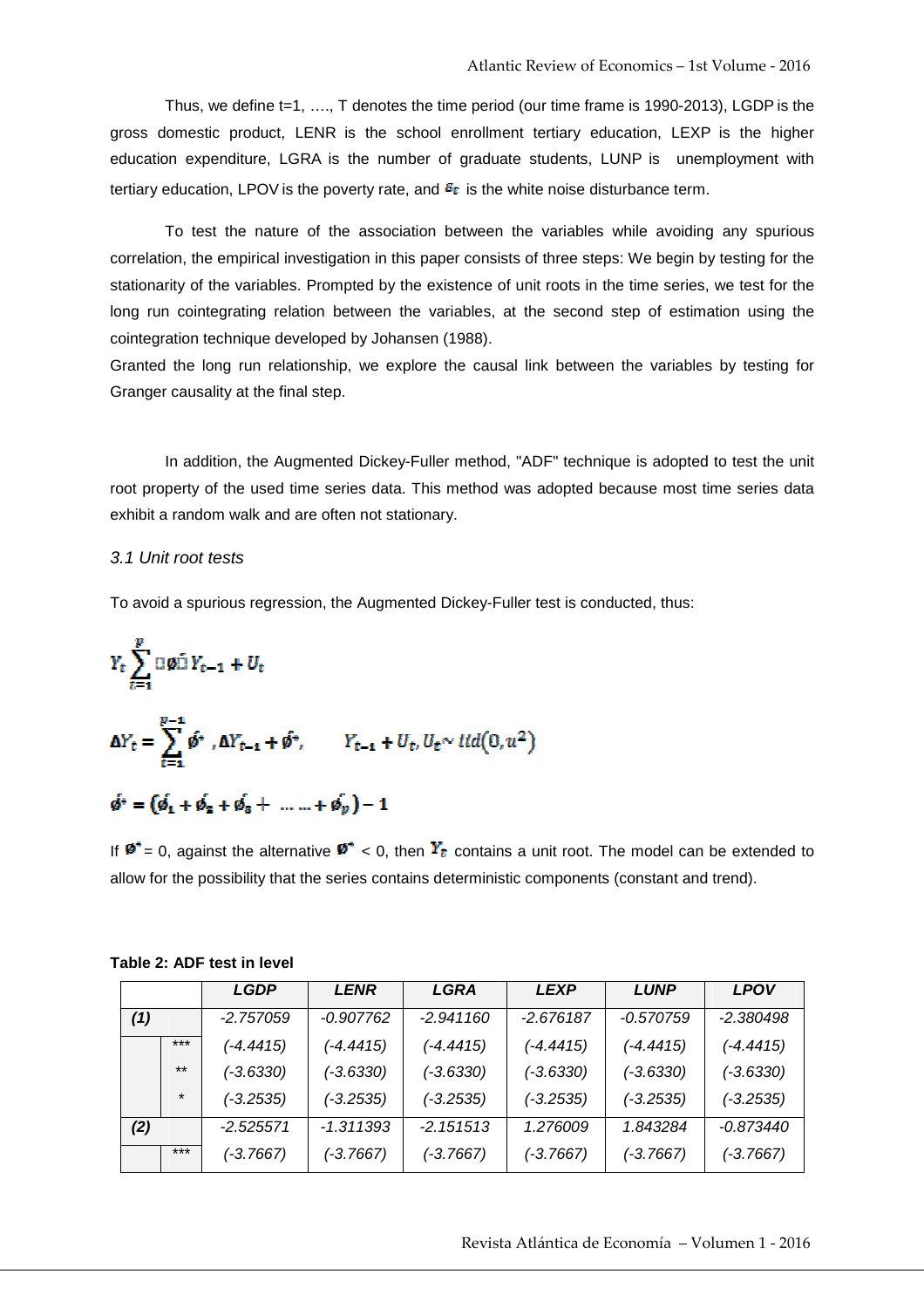Atlantic Review of Economics – 1st Volume ‐ 2016

|     |         | stationary  | <b>Stationary</b> | <b>Stationary</b> | stationary  | stationary  | stationary  |
|-----|---------|-------------|-------------------|-------------------|-------------|-------------|-------------|
|     |         | <b>Non</b>  | <b>Non</b>        | <b>Non</b>        | <b>Non</b>  | <b>Non</b>  |             |
|     | $\star$ | (-1.6238)   | $(-1.6238)$       | (-1.6238)         | (-1.6238)   | $(-1.6238)$ | $(-1.6238)$ |
|     | $***$   | (-1.9574)   | (-1.9574)         | $(-1.9574)$       | (-1.9574)   | $(-1.9574)$ | $(-1.9574)$ |
|     | $***$   | (-2.6756)   | (-2.6756)         | (-2.6756)         | (-2.6756)   | $(-2.6756)$ | $(-2.6756)$ |
| (3) |         | -0.966332   | 0.315451          | $-1.402577$       | 0.550284    | 3.841942    | $-2.535601$ |
|     | $\star$ | $(-2.6417)$ | $(-2.6417)$       | $(-2.6417)$       | $(-2.6417)$ | $(-2.6417)$ | $(-2.6417)$ |
|     | $***$   | (-3.0038)   | $(-3.0038)$       | $(-3.0038)$       | $(-3.0038)$ | $(-3.0038)$ | $(-3.0038)$ |

| *** significance at 1% level. | ** significance at 5% level. | * significance at 10% level. |
|-------------------------------|------------------------------|------------------------------|

On applying the Dickey-Fuller test, it can be noticed that variable "POV" is stationary in level, while the others are not, which implies that they be make stationary for Tunisia.

|               | <b>ADF Value</b> | <b>Critical Value</b> | <b>ADF Test result</b> |
|---------------|------------------|-----------------------|------------------------|
| <b>ALGDP</b>  | $-4.185612(3)$   | $-2.6819$<br>$(***)$  | Integrated of order 1  |
| <b>AALENR</b> | $-3.758575(1)$   | $(***)$<br>$-2.6889$  | Integrated of order 2  |
| <b>ALGRA</b>  | $-3.472972(3)$   | $-2.6819$<br>$(***)$  | Integrated of order 1  |
| <b>ALEXP</b>  | $-3.004141(3)$   | $-2.6819$<br>$(***)$  | Integrated of order 1  |
| <b>ALUNP</b>  | $-3.036707(2)$   | $-3.0114$<br>$^{(*)}$ | Integrated of order 1  |
| LPOV          | $-2.535601$ (3)  | $-1.9574$<br>$(**)$   | Integrated of order 0  |

**Table 3: ADF test results for unit root** 

|  | *** significance at 1% level. | ** significance at 5% level. | * significance at 10% level. |
|--|-------------------------------|------------------------------|------------------------------|
|--|-------------------------------|------------------------------|------------------------------|

| (1) with trend and constant $ (2)$ without trend and with $ (3)$ without trend and without |          |  |  |  |  |          |  |  |
|--------------------------------------------------------------------------------------------|----------|--|--|--|--|----------|--|--|
|                                                                                            | constant |  |  |  |  | constant |  |  |

 Table 3 presents the ADF test results for the unit root. It shows that most variables (GDP, GRA, EXP, UNP) for the Tunisian sample are stationary in first differences, the POV is stationary in level and the ENR is stationary in second differences.

 After obtaining the stationarity of the data, Johansen's (1988) approach has been used with the choice of lag length (Chang, 2002) to find out the possible long-run relationship between the considered variables. Thus, all the variables are subject to co-integration test.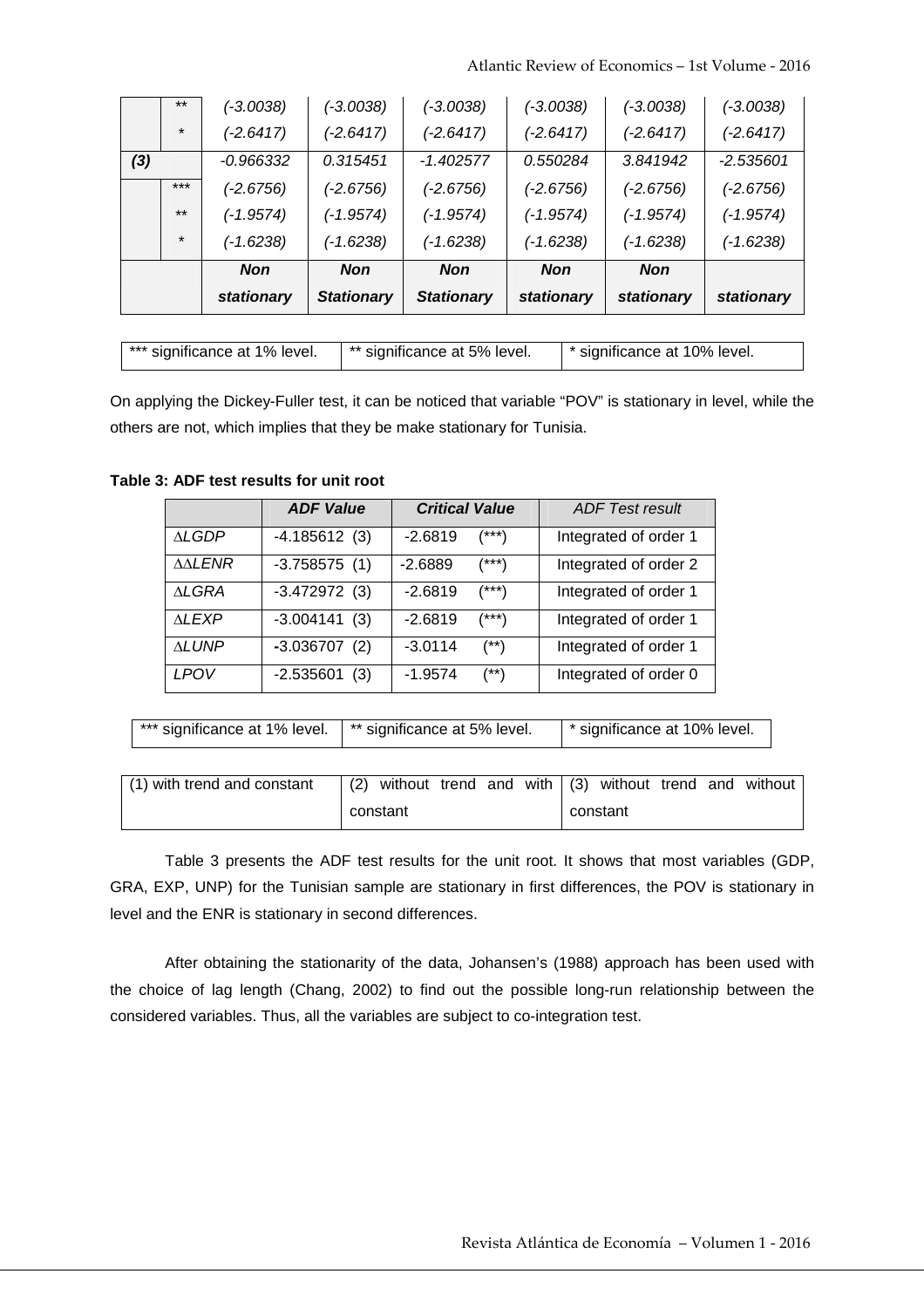### 3.2 Co-integration test

 In order to find out any long run relationship between the variables, the cointegration between the variables should be tested after the decision of the order of integration. In this paper, Johansen trace test is used as the cointegration test. Cheung and Lai (1993) point out that the trace test for cointegration is more robust than the maximum Eigenvalue test. It is known that Johansen trace test decides the number of co-integrating vectors between the variables. At least one cointegrating vector should be present for a possible co-integration. The test results are summarized in Table 4.

|                     |       |           | Johansen tests for cointegration |                   |          |
|---------------------|-------|-----------|----------------------------------|-------------------|----------|
| Trend: constant     |       |           |                                  | Number of $obs =$ |          |
| 22                  |       |           |                                  |                   |          |
| Sample: 1992 - 2013 |       |           |                                  |                   | $Lags =$ |
| $\overline{c}$      |       |           |                                  |                   |          |
|                     |       |           |                                  |                   | 5%       |
| Maximum             |       |           |                                  | <b>Trace</b>      | critical |
| Rank                | parms | LL        | Eigenvalue                       | statistic         | value    |
| 0                   | 42    | 202.47507 |                                  | 192.9495          | 94.15    |
| 1                   | 53    | 246.25464 | 0.98131                          | 105.3904          | 68.52    |
| $\overline{c}$      | 62    | 266.24687 | 0.83756                          | 65.4059           | 47.21    |
| 3                   | 69    | 281.11137 | 0.74110                          | 35.6769           | 29.68    |
| 4                   | 74    | 292.24267 | 0.63649                          | 13.4143*          | 15.41    |
| 5                   | 77    | 297.68187 | 0.39011                          | 2.5359            | 3.76     |
| 6                   | 78    | 298.94983 | 0.10887                          |                   |          |
|                     |       |           |                                  |                   | 5%       |
| Maximum             |       |           |                                  | Max               | critical |
| Rank                | parms | LL        | Eigenvalue                       | statistic         | value    |
| 0                   | 42    | 202.47507 |                                  | 87.5591           | 39.37    |
| 1                   | 53    | 246.25464 | 0.98131                          | 39.9845           | 33.46    |
| 2                   | 62    | 266.24687 | 0.83756                          | 29.7290           | 27.07    |
| 3                   | 69    | 281.11137 | 0.74110                          | 22.2626           | 20.97    |
| 4                   | 74    | 292.24267 | 0.63649                          | 10.8784           | 14.07    |
| 5                   | 77    | 297.68187 | 0.39011                          | 2.5359            | 3.76     |
| 6                   | 78    | 298.94983 | 0.10887                          |                   |          |
|                     |       |           |                                  |                   |          |

**Table 4: Results of cointegration tests with Johansen's (1988) approach**

 After obtaining the stationarity of data, Johansen (1988) and Johansen and Juselius's (1990) approach has been used with the choice of lag length (Chang, 2002) to find out the possible long-run relationship between the considered variables. From Table 4, it is concluded that each pair of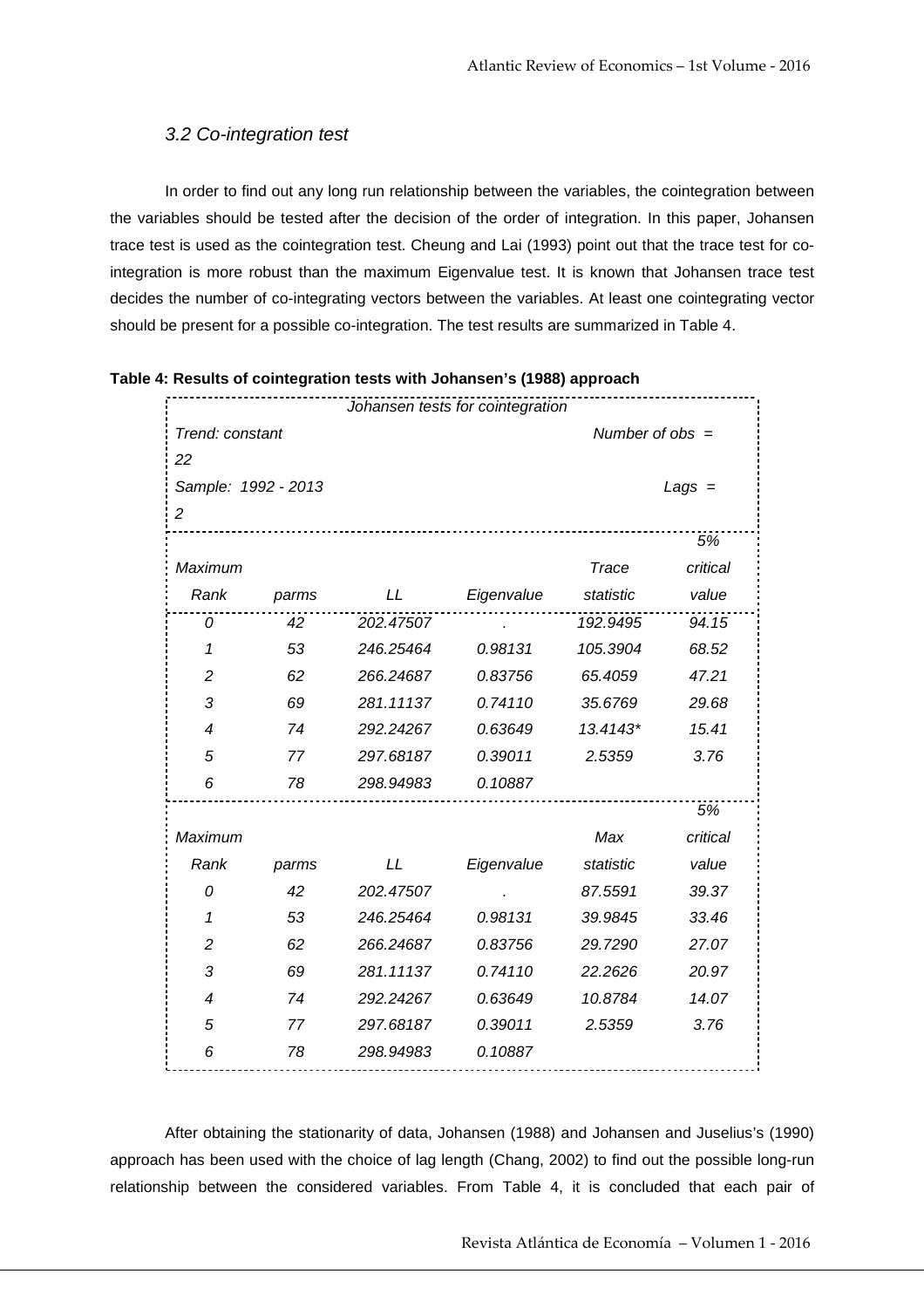variables is co-integrated with another, which indicates that there is a long-run equilibrium relationship between these variables.

 All the variables are co-integrated with four relationships. Therefore, the vector error-correction model is to be used to determine the direction of causality since there is a co-integration relationship between the variables. If the variables are co-integrated, Granger (1988) indicates that there is at least one direction of causality among the variables.

#### 3.3 Granger Causality test

 Cointegration implies that causality exists between the series but it does not indicate the direction of the causal relationship. With an affirmation of a long run relationship between the variables, we test for Granger causality of the long run relationship at the third and final step of estimation. Granger causality itself is a two-step procedure. The first step relates to the estimation of the residual from the long run relationship. Incorporating the residual as a right hand side variable, the short run error correction model is estimated at the second step.

#### **Table 5: Granger Causality test**

| Null Hypothesis:                  | Obs | <b>F-Statistic</b> | Probability |
|-----------------------------------|-----|--------------------|-------------|
| POV does not Granger Cause DGDP   | 19  | 3.55793            | 0.04712     |
| DGDP does not Granger Cause POV   |     | 3.85707            | 0.03794     |
| DGRA does not Granger Cause DDENR | 18  | 4.75269            | 0.02449     |
| DDENR does not Granger Cause DGRA |     | 3.93692            | 0.04075     |
| DUNP does not Granger Cause DGRA  | 19  | 2.10630            | 0.15476     |
| DGRA does not Granger Cause DUNP  |     | 4.14700            | 0.03100     |
| POV does not Granger Cause DEXP   | 19  | 0.26376            | 0.89460     |
| DEXP does not Granger Cause POV   |     | 10.4337            | 0.00136     |
| POV does not Granger Cause DUNP   | 19  | 1.05104            | 0.42890     |
| DUNP does not Granger Cause POV   |     | 7.07771            | 0.00569     |

The results of causality are contained in table 5. The results revealed there is a two way causation between GDP and POV and also between GRA and ENR. The result also indicated a one way causation between GRA and UNP and also between EXP and POV and between UNP and POV.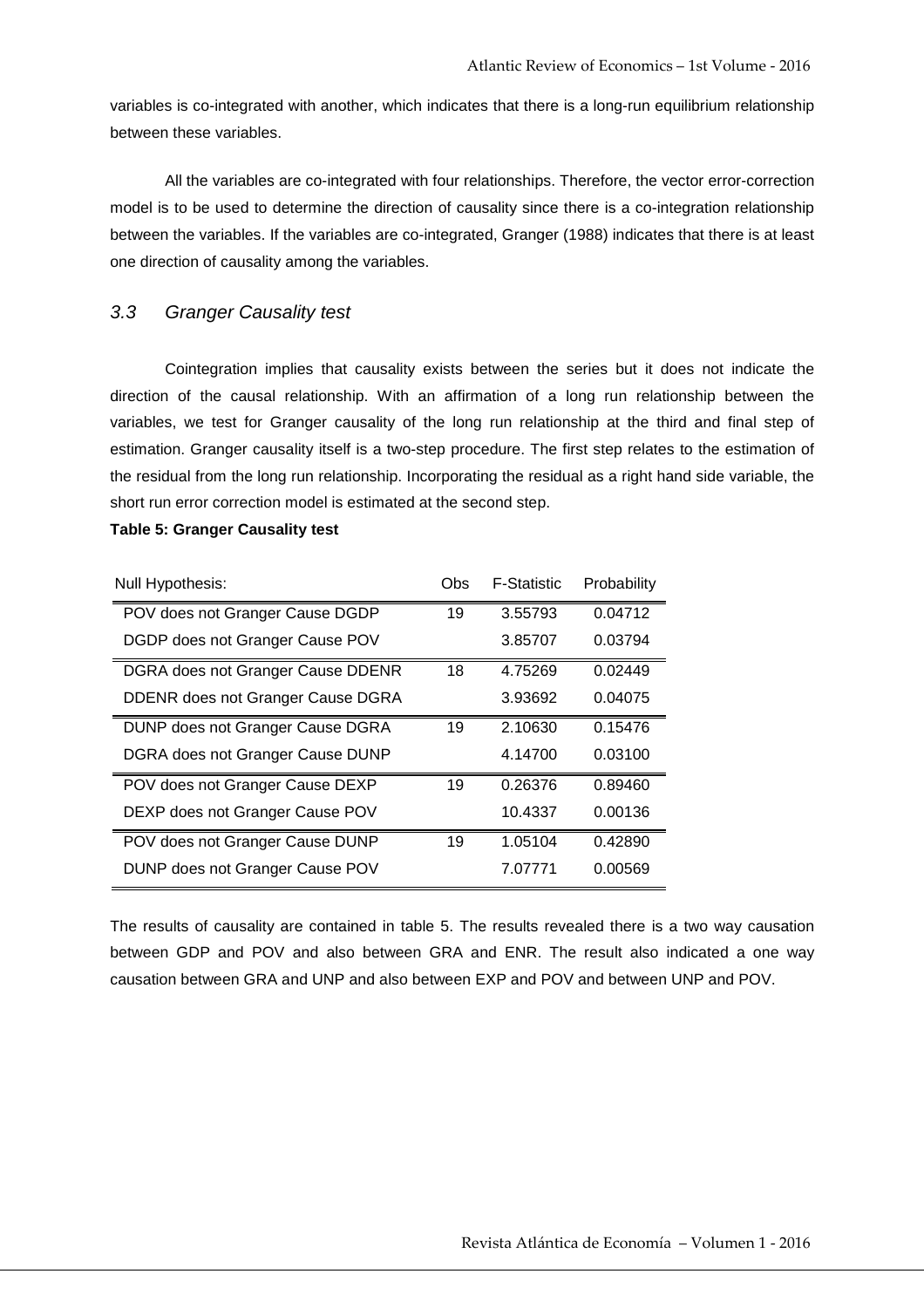#### **Table 6: Result of Least Squares estimation**

Dependent Variable: DGDP

Method: Least Squares

Sample(adjusted): 1992 2013

Included observations: 22 after adjusting endpoints

| Variable           | Coefficient | Std. Error            | t-Statistic | Prob.       |
|--------------------|-------------|-----------------------|-------------|-------------|
| С                  | -1.832552   | 1.815770              | -1.009242   | 0.3279      |
| <b>DDENR</b>       | 0.743674    | 0.520369              | 1.429128    | 0.1711      |
| DGRA               | 8.301388    | 2.606829              | 3.184477    | 0.0054      |
| DEXP               | $-0.157601$ | 4.743723              | $-0.033223$ | 0.9739      |
| <b>DUNP</b>        | $-0.114821$ | 0.254382              | $-0.451372$ | 0.6574      |
| <b>POV</b>         | 0.105991    | 0.125257              | 0.846186    | 0.4092      |
| R-squared          | 0.446125    | Mean dependent var    |             | $-0.063636$ |
| Adjusted R-squared | 0.315801    | S.D. dependent var    |             | 2.704766    |
| S.E. of regression | 2.237283    | Akaike info criterion |             | 4.645118    |
| Sum squared resid  | 85.09238    | Schwarz criterion     |             | 4.893082    |
| F-statistic        | 2.945270    | Durbin-Watson stat    |             | 2.107637    |
| Prob(F-statistic)  | 0.045149    |                       |             |             |

 The OLS estimation of our model shows that the set of independent variables explains the variations in the employment rate by 44.61% (table 6).

 The results illustrated in table 5 indicate that the results are robust in that the Durbin-Watson statistics (DW) of 2.107 falls within the range of (1.59-2.41) of no serial correlation and it is also higher than  $R^2$  (0.4461) indicating that the model is non-spurious. The  $R^2$  showed that the combined independent variables explained about 44.61 percent of the real GDP in the period of analysis, while the F-stat of 2,945, which measures the joint effects of the explanatory variables, revealed that the entire equation is significant in explaining the real GDP in Tunisia.

 It can also be seen from table 5 that the coefficients of ENR, EX, UNP and POV are found to be statistically insignificant while the coefficient of GRA is found to be statistically significant.

 The regression results imply that 1 per cent change in ENR, GRA and POV raises the real GDP by 0.743 units, 8.301388 units and 0.105 units, respectively. However, 1 per cent change in EXP and UNP reduces the GDP by 0.157 and 0.114 units, respectively.

 The result revealed that the growth level in Tunisia is negatively correlated with higher education expenditure and graduates' unemployment, and positively correlated with school enrollment, number of graduates and poverty. This implies that as graduate unemployment and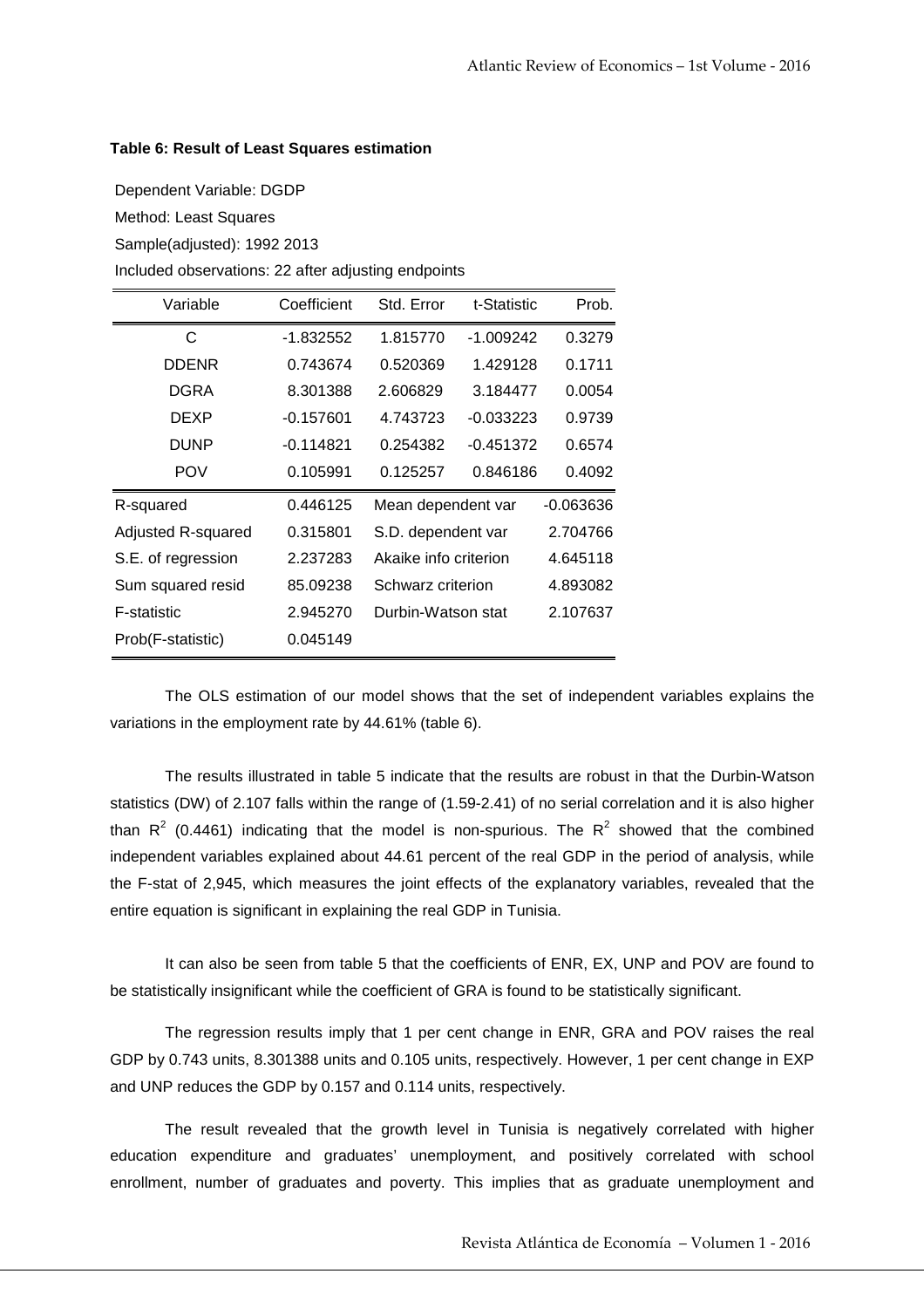tertiary expenditure increases, economic growth decreases and vice-versa, whereas school enrollment, number of graduates and poverty increase with economic growth.

## **4. Conclusions and policy implications**

 Investment in education and human capital accumulation is crucial for sustainable economic growth, higher living standards, more-equitable income distribution and better quality of life.

 This study investigated the causal linkages between higher education, graduate unemployment, poverty and economic growth in Tunisia using properties of time series variables over the period 1990-2013 while applying the Ordinary Least Squares (OLS) method.

 We are actually interested in this research in the issue of the human capital contribution to the process of involving young people in the labor market so as to reduce poverty an achieved a better productivity, a topic that has been rarely tackled in Tunisia.

 The main findings show evidence of bidirectional causal relationship between GDP and POV and between GRA and ENR besides unidirectional causal relationship between GRA and UNP and also EXP and POV and between UNP and POV.

**Figure 1: The way linkages between Higher education, Unemployment, poverty and Economic growth.** 



 Our empirical results verified the hypothesis that higher education improves economic growth and unemployment grave poverty. In this study, we verified the existence of a positive effect of the ENR, GRA and POV on economic growth. However, the UNP and EXP have a negative influence on economic growth with only GRA statistically significant (see figure1).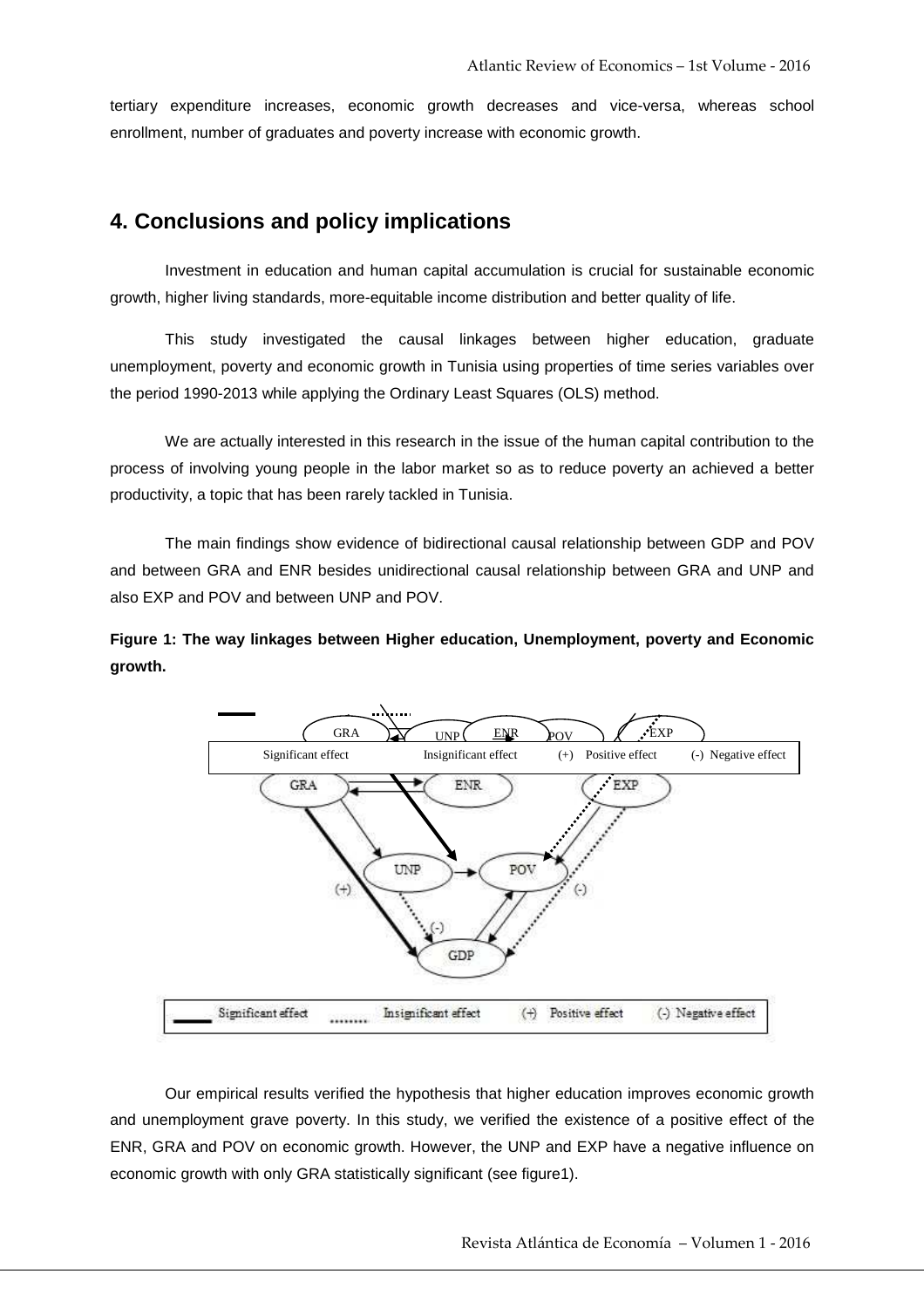Our findings show a positive relationship between economic growth and poverty rates, which contradicts the majority of economists who consider that economic growth, reduces poverty. This can be explained by the fact that most of the poor are working in poor conditions and a low payment. They operate their activities in very different framework mainly located in informal economies.

 Most institutional economists agree that overall poor economic performance of the developing countries is connected with its weak institutions. In Tunisia, informal institutions prevail because formal institutions are ineffective.

 Our results indicate a positive correlation between ENR and GRA, which shows that in administrative side, the Tunisian education system works well. Thus, the greater the number enrolled in tertiary education, the higher the number of graduates in active population.

 Nevertheless, this policy of higher education expansion is accompanied by a serious problem of graduate unemployment. This shows that in Tunisia, the public effort for higher education does not result in a qualitative efficiency of the education system.

 More precisely, there is a negative effect of higher education expenditure and graduate unemployment on economic growth. Actually, the greater the number of graduates accompanied by increasing expenses on higher education, the higher unemployment rate will be.

 When the educational expenses per student are relatively high, the increase of the number of students per faculty will result in a rise of educational budgets per student; which implies an increase in unemployment rate. In fact, increasing of budgetary constraints exist within a context of rapidly increasing student enrollment, and the need to improve the quality of education to insure better employability of graduates.

 This result appears mainly in the Tunisian labor market structure, in the important budgets devoted to employment and in huge investments in education. However, this procedure is not beneficial as it does help create jobs. As a consequence, in the Tunisian labor market, there is incompatibility between supply and demand, in other words, the global employment offer is much lower than the demand.

 Persistent imbalances in the Tunisian labor market make the unemployment rate structural. However, the need to improve some social indicators, such as reducing the unemployment rate, is believed to be on of the major factors that can help reduce poverty. Furthermore, if access to employment actually helps avoid unemployment, it is not always possible to escape informal economy and poverty. In this study, the poverty level has a positive effect on economic growth. This is not surprising as poverty has regressed considerably in Tunisia since 1986 with the implementation of the structural adjustment program which was accompanied by several various social measures that helped limit its social impact.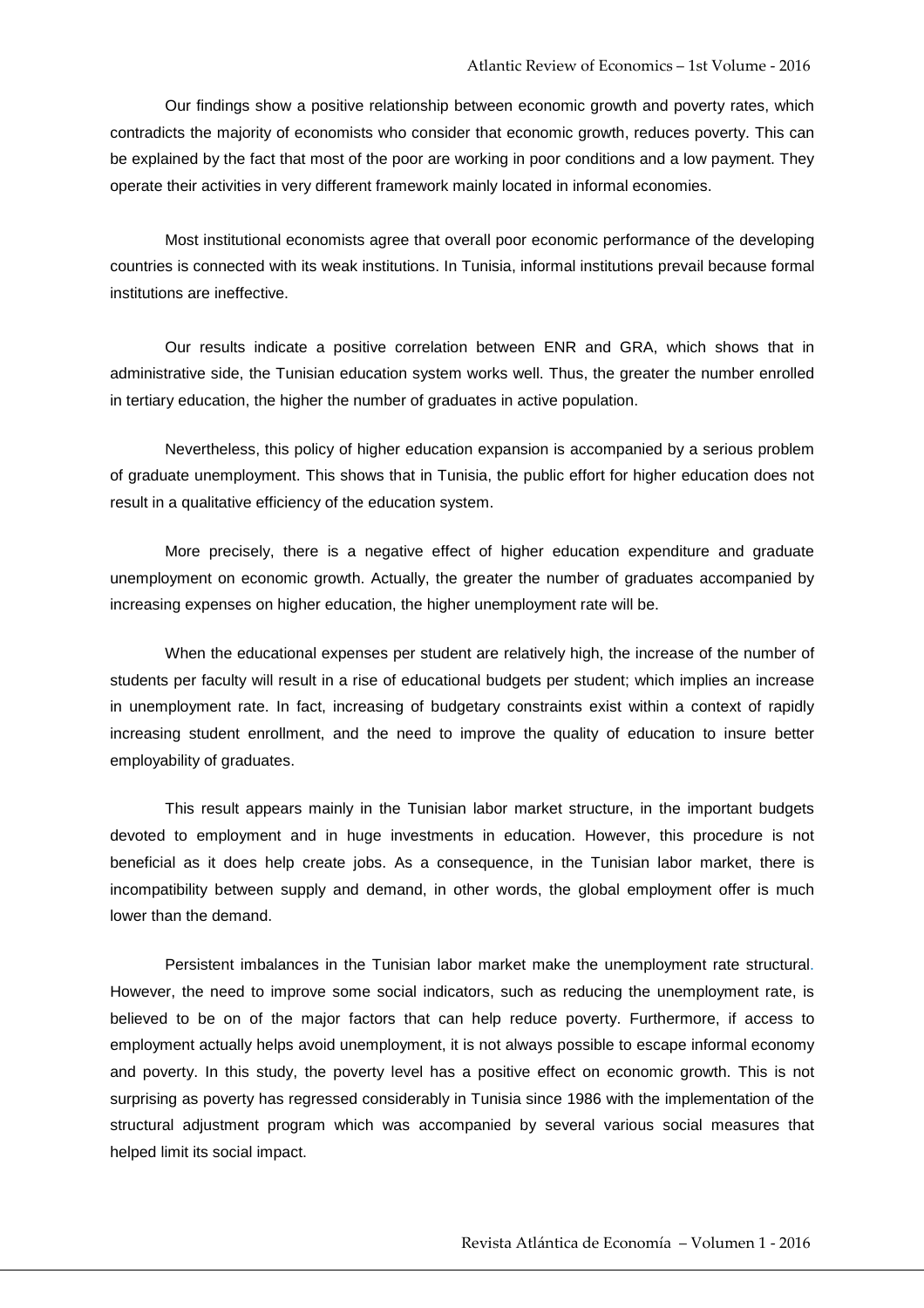On the basis of this study, the following policy recommendations can be made for enhancing higher educational institutions by building up a modern education system that could meet the challenges of modern society, ensure better employability of graduates and ameliorate their individual productivity which leads to the increase of income and the reduction of instability.

 To ensure sustainable growth and increase employability of graduates, it is recommended that governments and private sectors should improve the quality of education and enhance human capital development.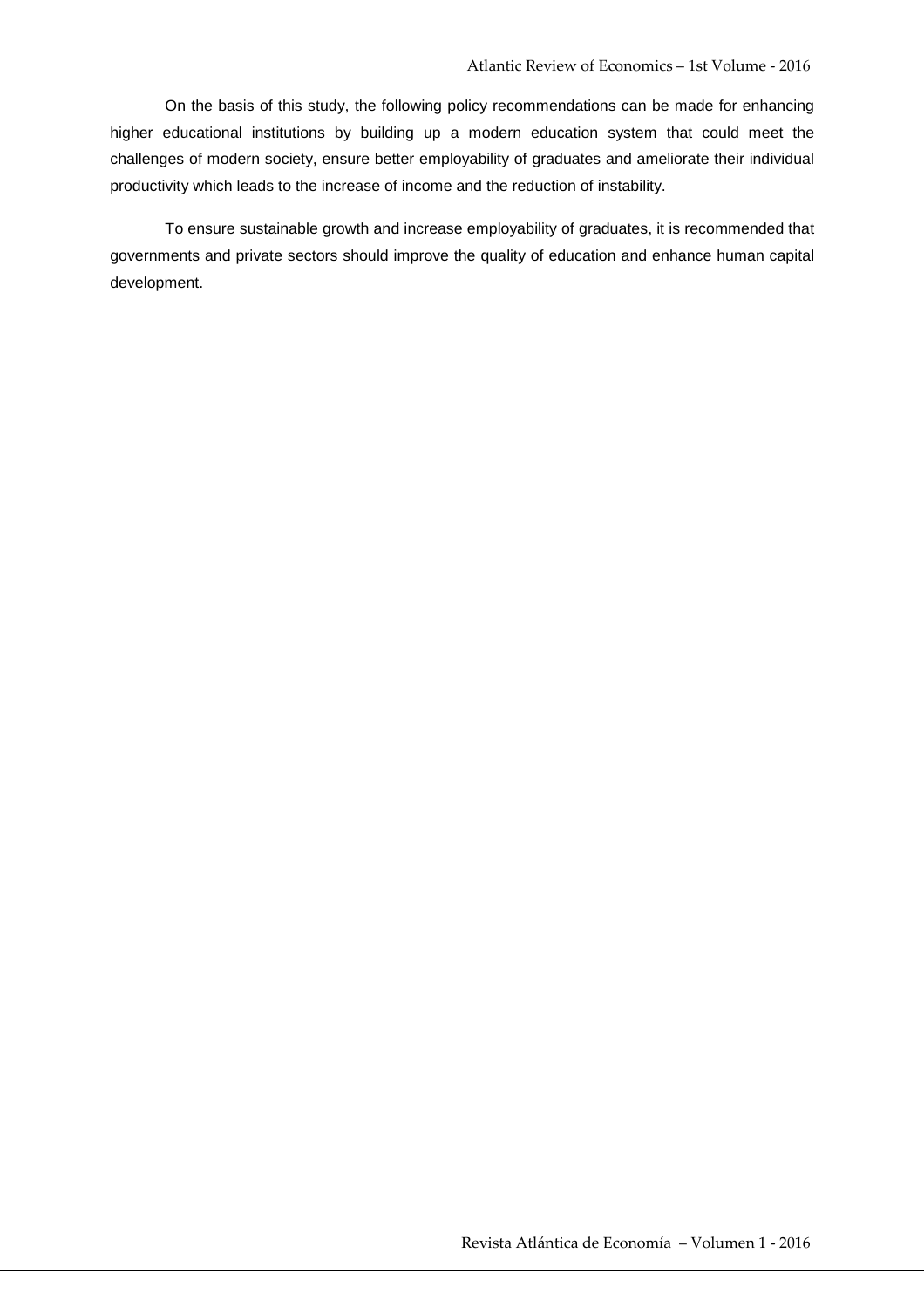# **Bibliography**

Aghion P. & Cohen E. "Éducation et croissance." Rapport du Conseil d'Analyse Économique, Paris, La Documentation Française. 2004.

Aiyedogbon J. O. & Ohwofasa B. O. "Poverty and youth Unemployment in Nigeria, 1987-2011." International Journal of Business and Social Science. 2012, vol 3, n. 20, p. 269-279.

Akinmulegun S. O. 2014. "Unemployment and Poverty Paradigm in Nigeria: Challenges and Prospect." International Journal of Management and Administrative Sciences. 2014, vol 2, n. 3, p. 16- 23.

Akwara A. F. et al. "Unemployment and Poverty: Implications for National Security and Good Governance in Nigeria." International Journal of Public Administration and Management Research . 2013, vol 2, n. 1, October 2013.

Asian Development Bank (ADB). **"**Improving Transitions from School to University to Workplace.**"** http://web.edu.hku.hk/staff/gerry/docs/Improving\_Transitions\_2012\_06.pdf**.** 2012.

Barrell R. et al. "Accounting for UK economic performance 1973-2009." NIESR Discussion Paper No. 359. 7, 2010.

Barro R. "Economic growth in a cross section of countries." Quarterly Journal of Economics. 1991, vol 106, n. 2, p. 407-443.

Barro R. J. & Lee J.-W. "A new data set of educational attainment in the world, 1950–2010." Journal of Development Economics. 2013, vol 104, p.184-198.

Becker G. S. "Human Capital: A Theoretical and Empirical Analysis with Special Reference to Education" (3rd Ed.). Chicago: University of Chicago Press. 1993 [1964].

Bloom D. et al. "Higher Education and Economic Growth in Africa." International Journal of African Higher Education. 2014, vol 1, n. 1, p. 22-57.

Boccanfuso D. et al. "Quality of Higher Education and the Labor Market in Developing Countries: Evidence from an Education Reform in Senegal." World Development. 2015, vol 74, p. 412–424.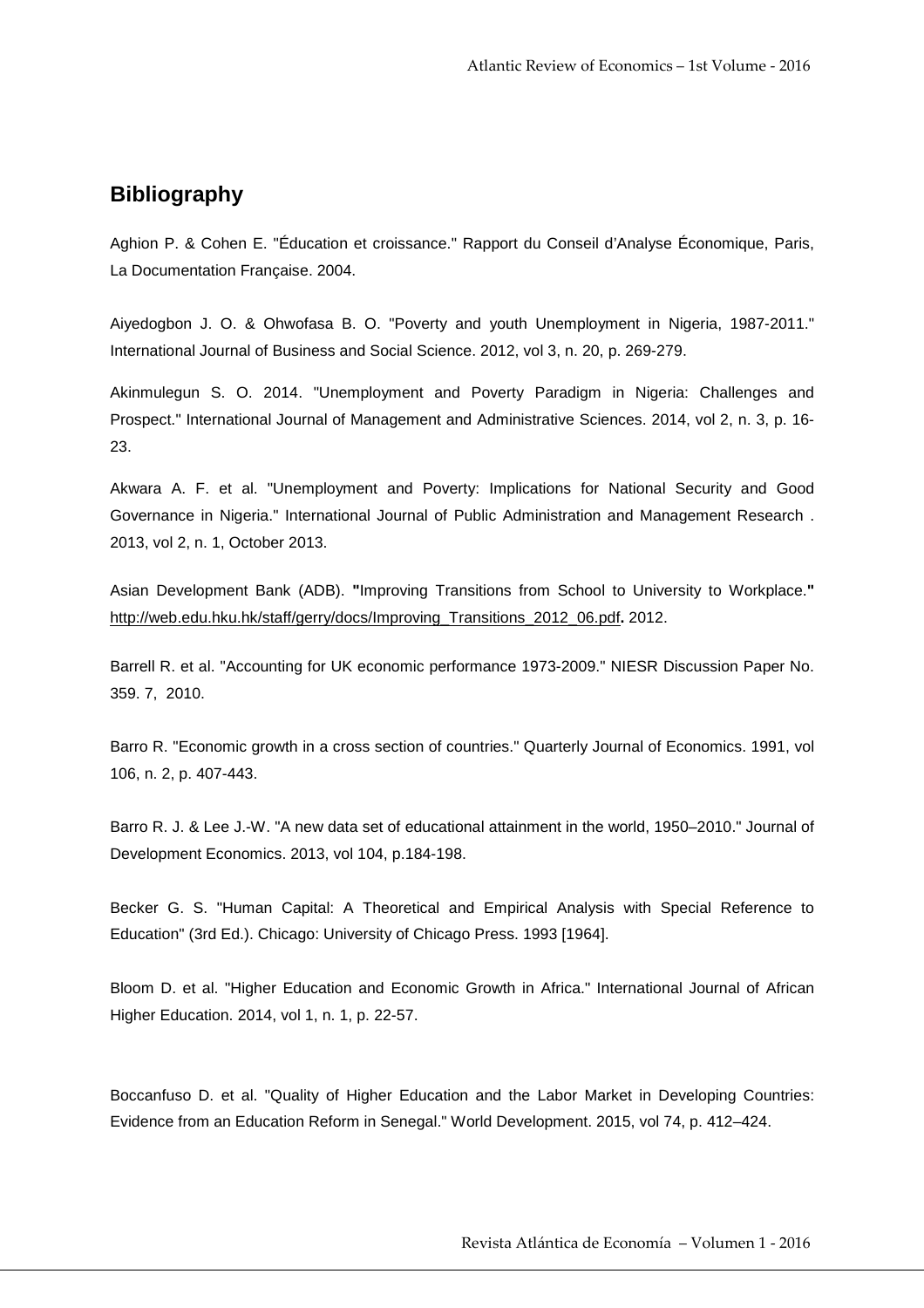Brynjolffson E. & McAfee A. "The Second Machine Age: Work, Progress and Prosperity in a Time of Brilliant Technologies." WW Norton & Company. New York, London. 2014, ISBN : 0393241254, 9780393241259.

Chang T. "Financial development and economic growth in Mainland China: a note on testing demandfollowing or supply-leading hypothesis." Applied Economic Letters. 2002, vol 9, p. 869-873.

Cheung Y.W. & Lai K.S. "A fractional cointegration analysis of purchasing power parity." Journal of Business and Economic Statistics. 1993, vol 11, n. 1, p.103-112. Cogan J.J. & Kennedy K.J. "Schooling for the Future in Asia Pacific: Six Cases." International Journal of Education Research. 2004, vol 41, n. 7-8, p. 503-511.

Cremin P. & Nakabugo M.G. "Education, development and poverty reduction: A literature critique." International Journal of Educational Development. 2012, vol 32, n. 4, p. 499–506.

Delgado J.E.R. & Boncheva A.I. "The Crisis in Two Pacific Rim Economies Higher Education and Employment in Mexico and Thailand." Witpress Southampton, Boston. 2012.

Dickey D.A. & Fuller W.A. "Distribution of estimators for auto regressif time series with unit root." Journal of the American Statistical Association. 1979, vol 74 n. 366, p. 427-431.

Granger C.W.J. "Causality, Cointegration, and Control." Journal of Economic Dynamics and Control. 1988, vol 12, p. 551-559.

Gyimah-Brempong K. et al. "Higher Education and Economic Growth in Africa." Journal of Development Studies. 2006, vol 42, n. 3, p. 509-529.

Herman E., Georgescu M.A. "Employment strategy for poverty reduction. A Romanian perspective." Procedia - Social and Behavioral Sciences. 2012, vol 58, p.406 – 415.

Jenkins S. P. "Changing fortunes: Income mobility and poverty dynamics in Britain." Oxford: Oxford University Press. 2011.

Johansen S. "Statistical Analysis of Cointegration Vectors." Journal of Economic Dynamics and Control. 1988, vol 12, n. 2–3, p. 231–254.

Johansen S. & Juselius K. "Maximum Likelihood Estimation and Inference on Cointegration– with Applications to the Demand for Money." Oxford Bulletin of Economics and Statistics. 1990 vol 52, n. 2, p. 169-210.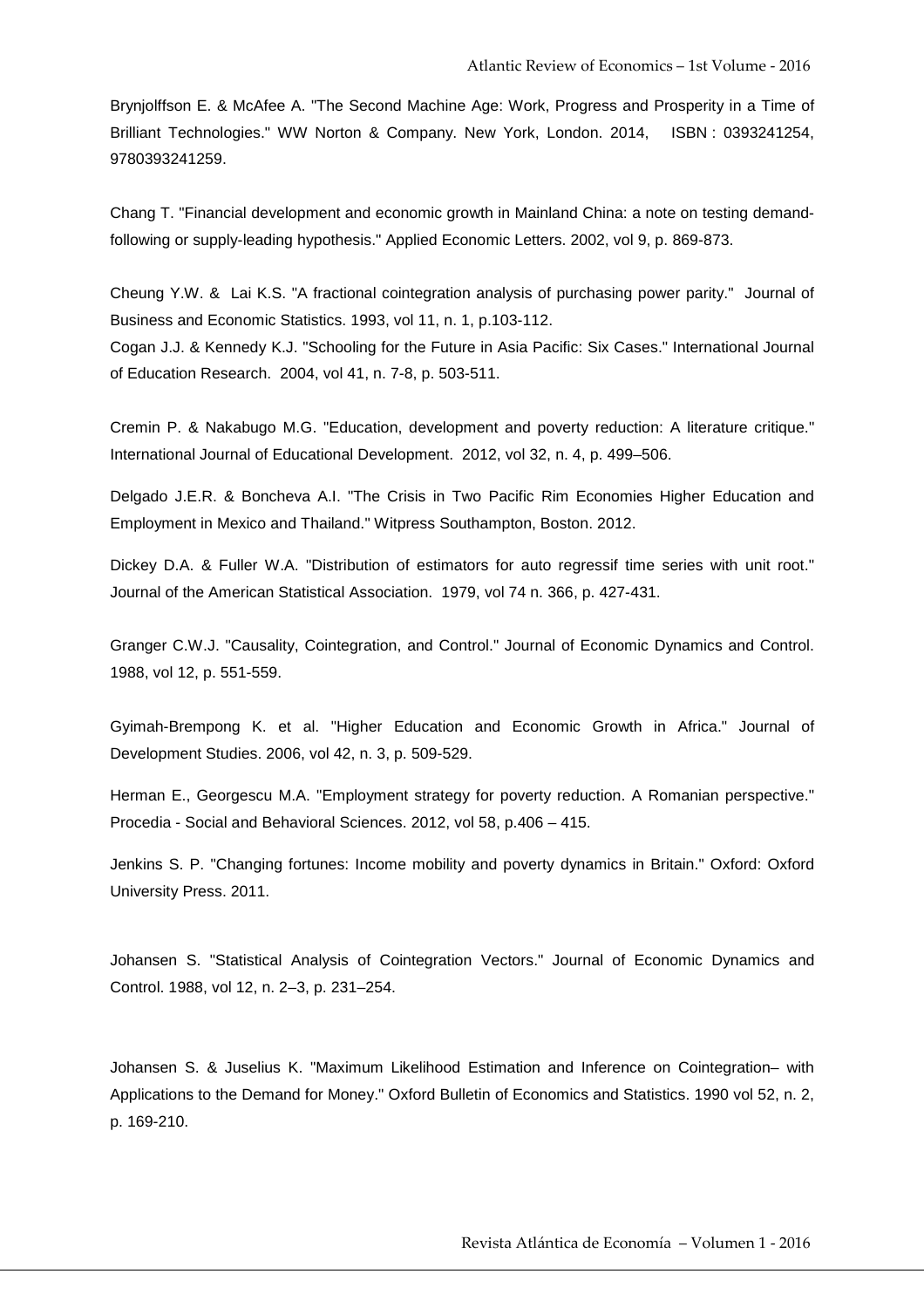Khan A. R. "Growth, employment and poverty: An analysis of the vital nexus based on some recent UNDP and ILO/SIDA studies." DESA Working Paper No. 49. ST/ESA/2007/DWP/49, United Nations Department of Economic and Social Affairs, New York. 2007.

Kis-Katos K. & Sparrow R. A. "Poverty, labour markets and trade liberalization in Indonesia." Journal of Development Economics. 2015, vol 117, p.94-106.

Lavrinovicha I. et al. "Influence of education on unemployment rate and incomes of residents." Social and Behavioral Sciences. 2015, vol 174, p. 3824-3831.

Lee K. W., Chung M. "Enhancing the link between higher education and employment." International Journal of Educational Development. 2015, vol 40, p. 19–27.

LI S. et al. "China's higher education expansion and unemployment of college graduates." China Economic Review. 2014, vol 30, p. 567-582.

Mankiw N. G. et al. "A contribution to the empirics of economic growth." Quarterly Journal of Economics. 1992, vol 107, p.407-437.

Mankiw N.G. "The growth of nations." Brooking Papers on Economic Activity. 1995, vol 1, p. 275-310.

Mincer J. "Investment in Human Capital and Personal Income Distribution." Journal of Political Economy. 1958, vol 66, n. 4, p. 281-302.

Mincer J. "Schooling, Experience, and Earnings." National Bureau of Economic Research. Distributed by Columbia University Press, New York. 1974.

Mincer J. **"**Education and Unemployment.**"** NBER Working Paper 3838. 1991.

National Institute of Statistics (NIS). "Results from the survey of micro enterprises in 2007." NSI, Tunisia. 2010.

National Institute of Statistics (NIS), 2010. "First results from national survey on employment 2010." NSI, Tunisia. 2010

National Institute of Statistics (NIS). "Unemployment in Tunisia: new figures of the NIS." NSI, Tunisia. 2015.

Nemc̆ek B. et al. "An analysis of unemployment due to number of university graduates in the Slovak republic." Social and Behavioral Sciences. 2015, vol 174, p. 2395-2400.

Rangel E. & Ivanova A. "Higher Education Policies and Employment in Mexico." Modern Economy. 2014, vol 5, p. 821-830.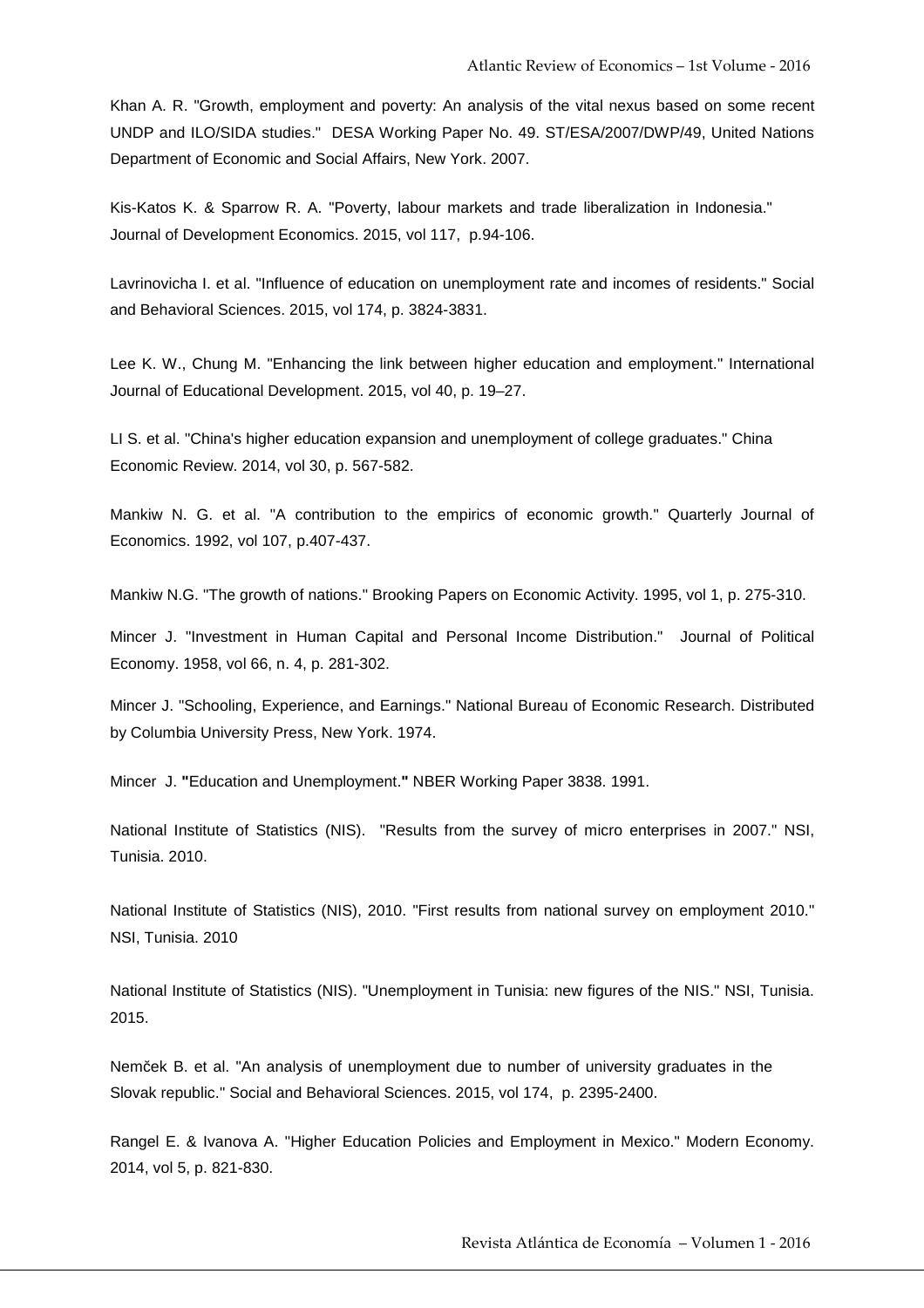Schultz T. W. "Investment in Human Capital." American Economic Review. 1961. P. 511, 1-17.

Sen A. et al. "Teen employment, poverty, and the minimum wage: Evidence from Canada." Labour Economics. 2011, vol 18, p. 36–47.

Siala M. & Ben Ammar N. "Tunisia's revolution and youth unemployment." Eurasian journal of economics and finance. 2013, vol 1, n. 2, p. 39-50.

Smith A. "Recherches sur la Nature et Causes de la Richesse des nations." Livre V. 1776, p. 5-75.

Smith A. **"**An Inquiry into the Nature and Causes of The Wealth of Nations.**"** University of Chicago Press February. ISBN 0-226-76374-9. 1977 [1776].

Ukwueze E. R. & Nwosu E. O. **"**Does Higher Education Reduce Poverty Among Youths in Nigeria?.**"** Asian Economic and Financial Review. 2014, vol 4, n. 1, p. 1-19.

Umaru Aminu et al. **"**Relationship Between Crime Level, Unemployment, Poverty, Corruption And Inflation In Nigeria (An Empirical Analysis).**"** Global Advanced Research Journal of Management and Business Studies. 2013, vol 2, p. 411-422.

UNESCO. "Education and Skills for Inclusive and Sustainable Development beyond 2015." http://www.un.org/millenniumgoals/pdf/Think%20Pieces/4\_education.pdf. 2012.

Wu C.C. "High graduate unemployment rate and Taiwanese undergraduate education." International Journal of Educational Development. 2011, vol 31, p. 303–310.

Zaneta Simanaviciene et al. "Assessment Of Investment In Higher Education: State Approach." Social and Behavioral Sciences. 2015, vol 191, p. 336 – 341.